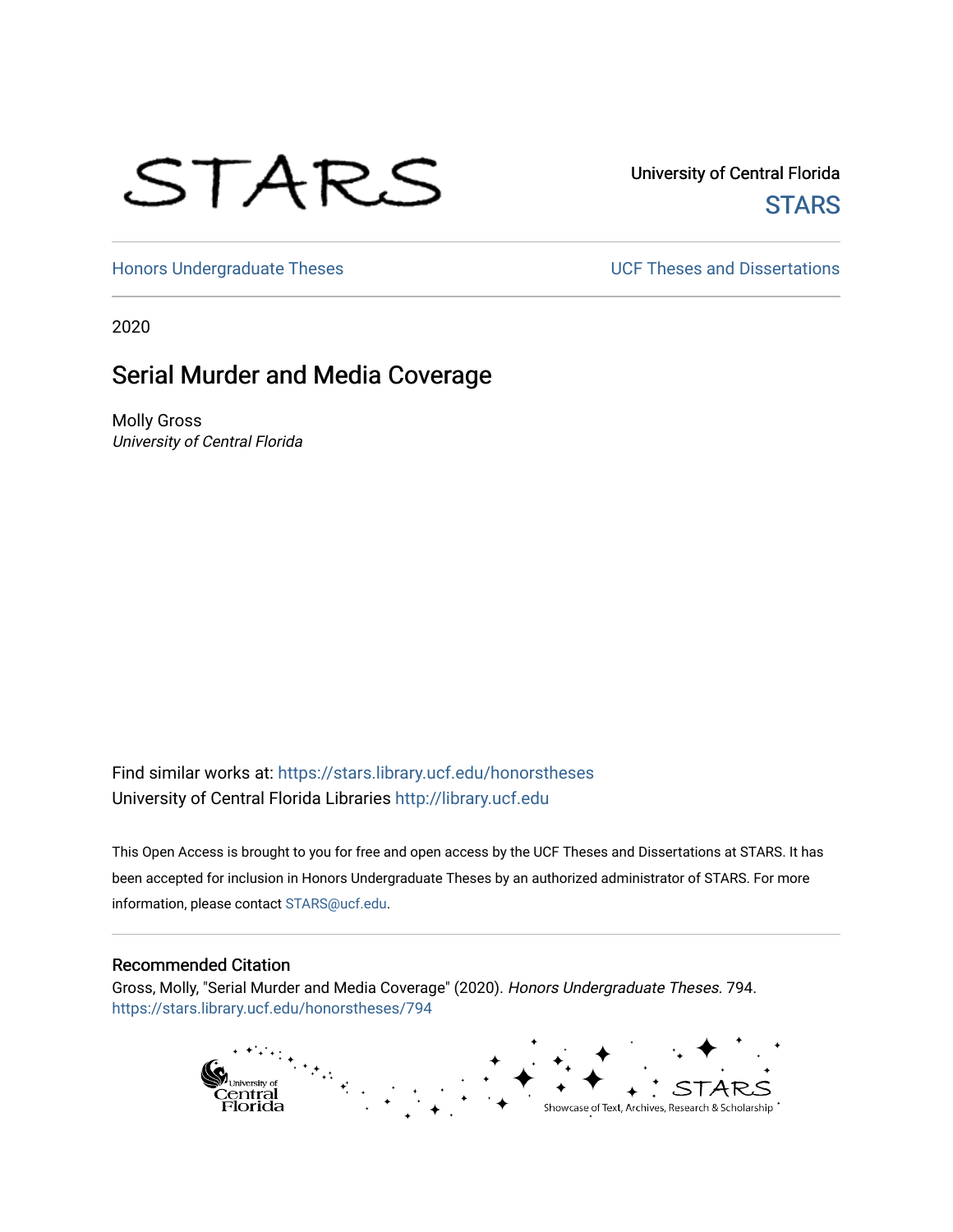# SERIAL MURDER AND MEDIA COVERAGE

by

# MOLLY GROSS

A thesis submitted in partial fulfillment of the requirements for the Honors in the Major Program in Criminal Justice in the College of Community Innovation and Education and in the Burnett Honors College at the University of Central Florida Orlando, Florida

> Summer Term, 2020 Thesis Chair: Stephen Holmes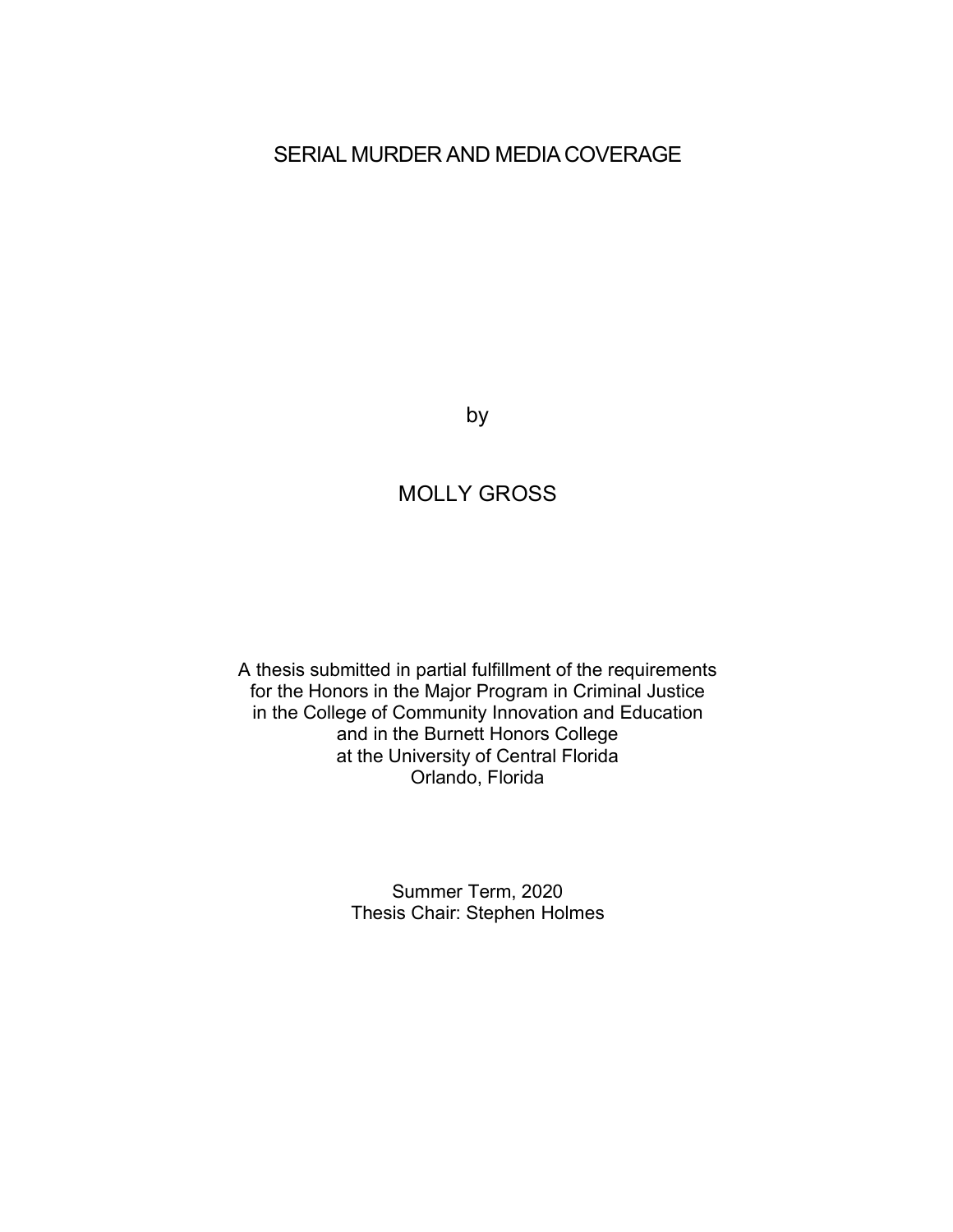# ABSTRACT

This study sets out to explore the relationship between news media coverage on serial killers and their behavior. As a result of the lack of previous research on this topic, utilizing past research on a few historically well-known serial killers and news media reports about those serial killers, this study attempts to determine if news media has any effect on a serial killer's behavior prior to apprehension. After a review of the history of serial murder and the past findings about serial murderers, as well as background on the history of the media coverage of crime, this study will look closely at the media coverage and behavior of Dennis Rader, the BTK Killer; David Berkowitz, Son of Sam; and John Allen Muhammad and John Lee Malvo, the D.C. Snipers. These three cases received unparalleled attention from the media and involved a unique twoway communication between the offenders and the media/police. The relatively new role of the Public Information Officer in law enforcement agencies will be briefly reviewed to examine the expansion of their role in relation to considering the impact the media has on serial murderer behavior. The subsequent findings of this research will aid in increasing knowledge of serial killer behavior in relation to news media coverage so that news media can be a potential tool used by law enforcement to better control and predict serial killer behavior and aid in their apprehension.

ii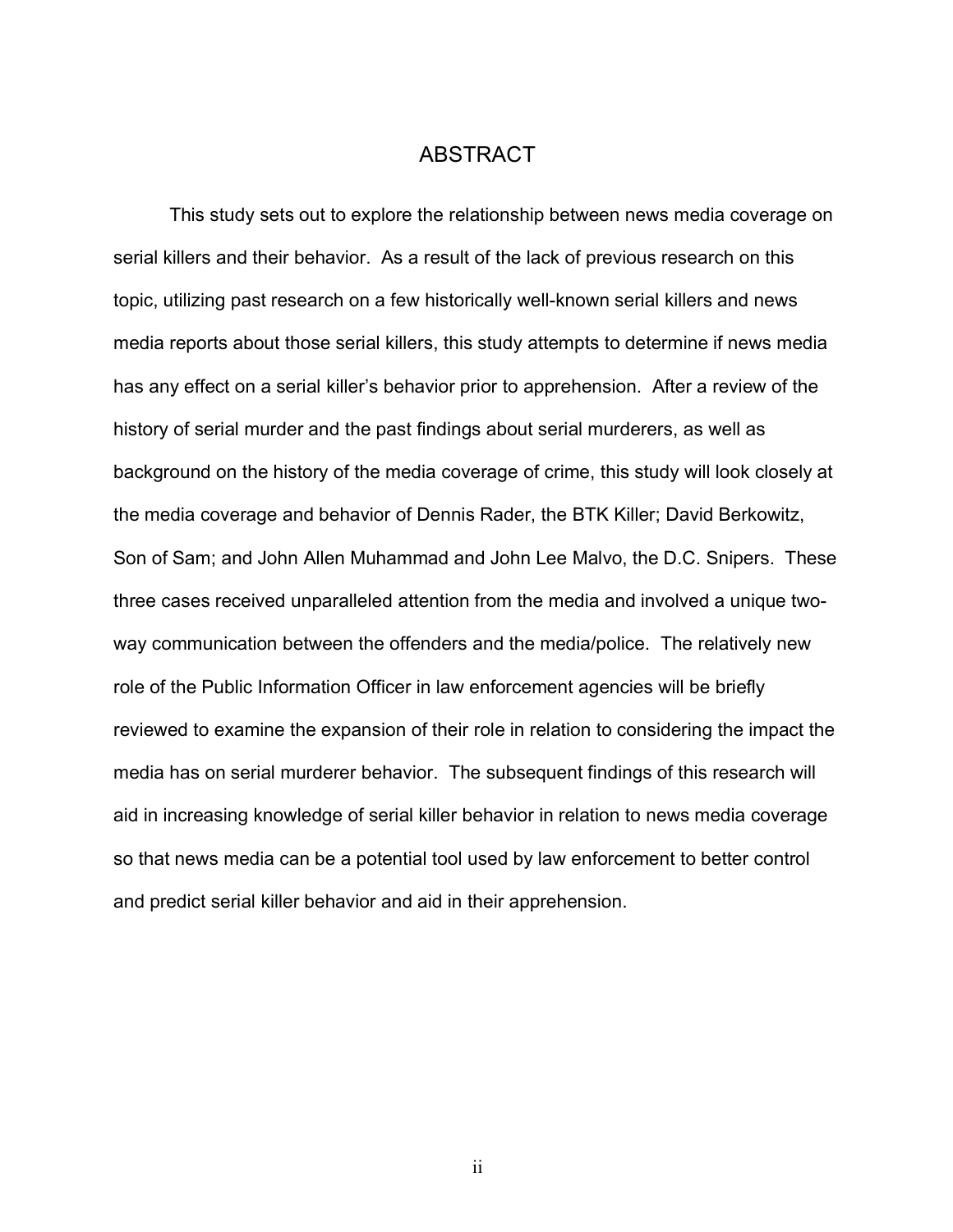# TABLE OF CONTENTS

| The Media's Role in Apprehending and Assisting the Criminal Justice System 8                                                 |    |
|------------------------------------------------------------------------------------------------------------------------------|----|
| THE RELATIONSHIP BETWEEN MEDIA AND SERIAL KILLERS 12<br>Interconnections Between the Media and Violent Crime Perpetrators 13 |    |
|                                                                                                                              |    |
| <b>Communications and Identifying Features</b>                                                                               |    |
|                                                                                                                              | 30 |
|                                                                                                                              | 33 |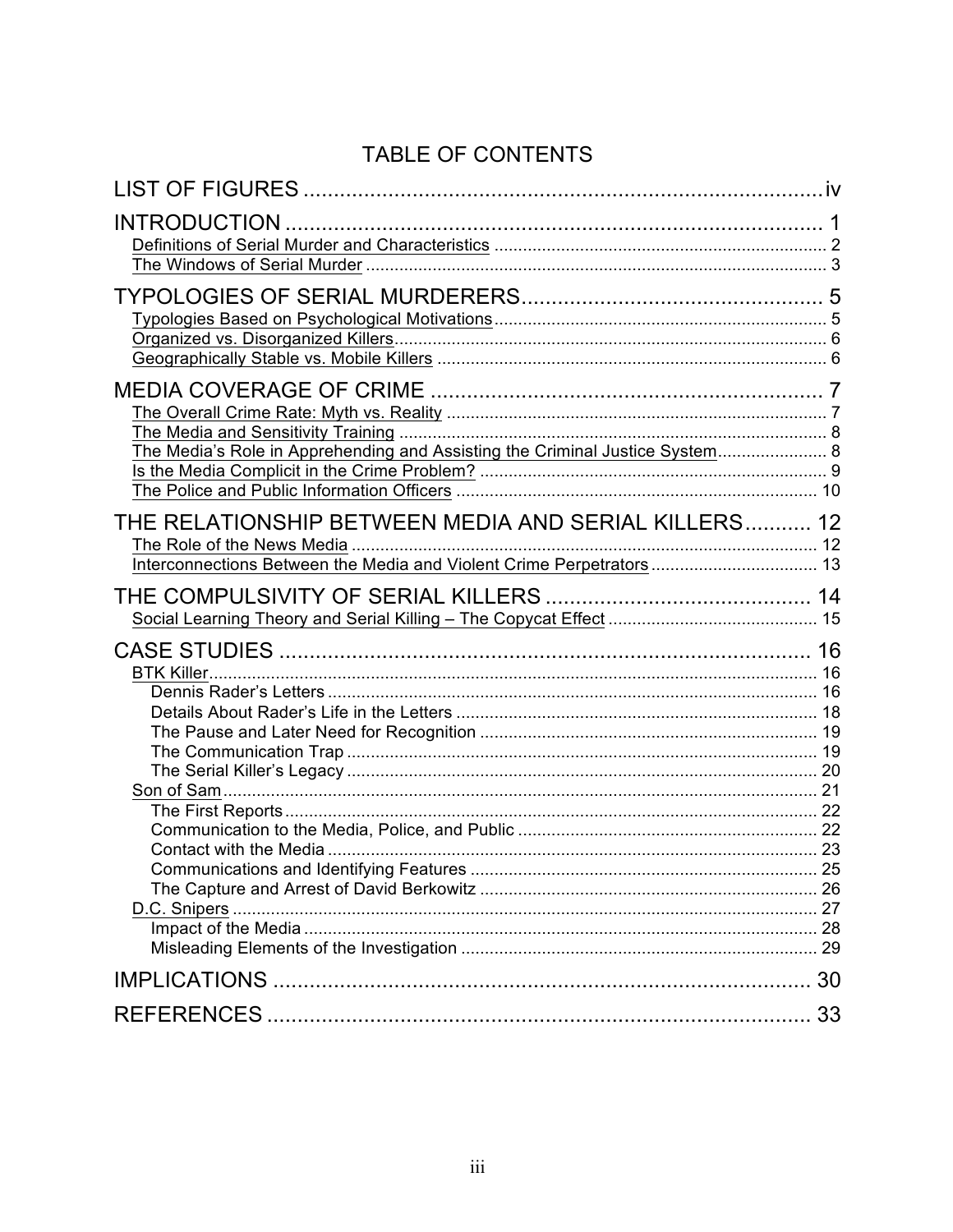# LIST OF FIGURES

|--|--|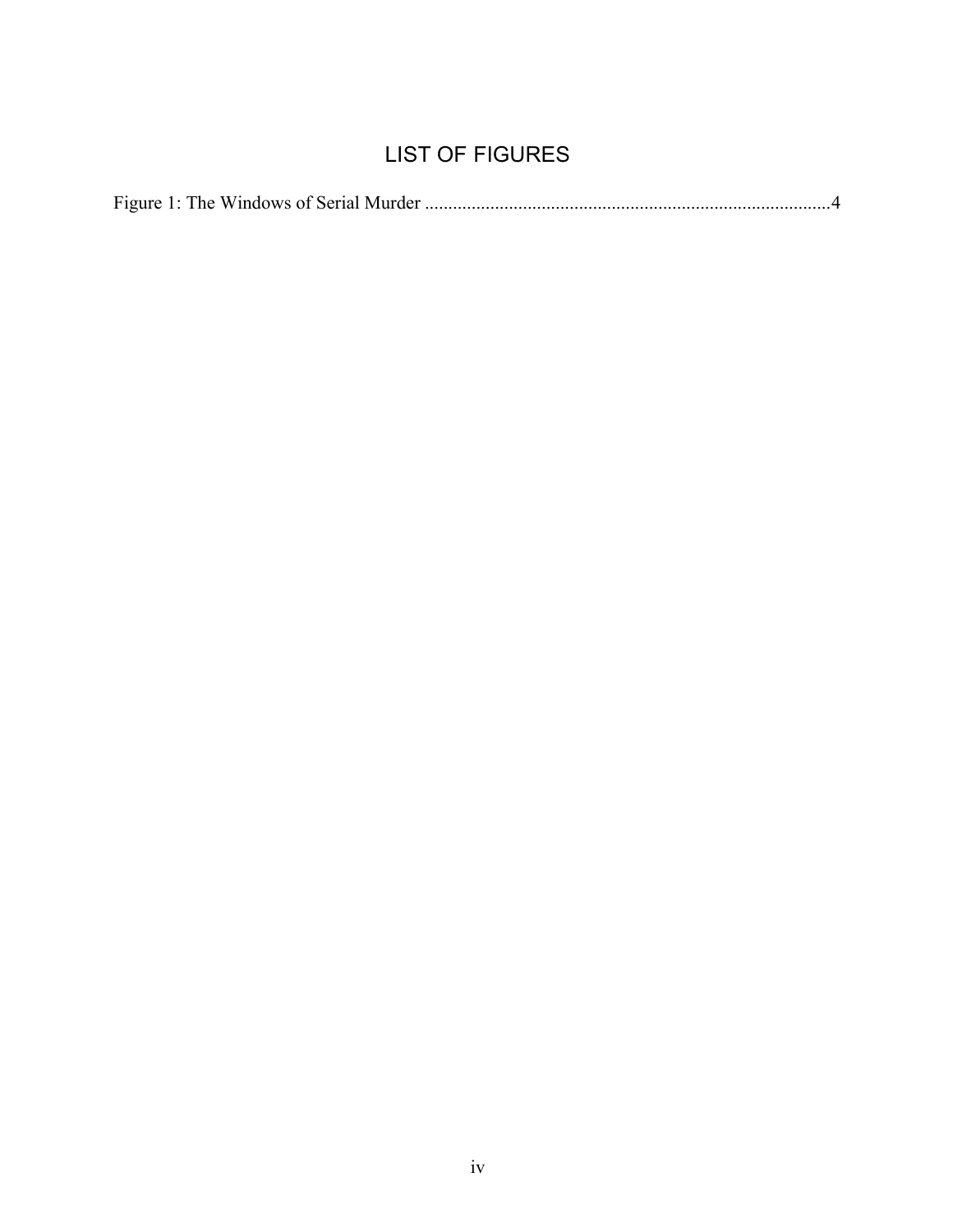# INTRODUCTION

Long before individuals who took the lives of others over time were labeled serial killers, they were viewed as supernatural or god-like beings with a thirst for blood and vengeance. This is likely because society had no other explanation for this type of evil, reckless, and vile behavior. People with psychopathic, aggressive, and homicidal tendencies (including potential serial killers) were thought to be possessed by demons; to have made a pact with the devil; or to be monsters, such as werewolves and vampires. For example, in sixteenth-century Germany, Peter Stubb murdered thirteen children and two expectant mothers. He raped and tortured his victims before killing and eventually cannibalizing their bodies. At the time, his criminal behavior was explained by the claim that he was a werewolf (Hickey, 2018). In 1866, Richard von Krafft-Ebing published *Psychopathia Sexualis* . Although the text focused on sexual pathology, it included a description of many of the characteristics that serial homicide investigators still use today to profile crimes. These characteristics include the tendency to lie and manipulate, take souvenirs from the crime, bind victims, prolong torture to increase sexual arousal, escalate sadistic behavior, use pornography, humiliate victims, and carefully plan murders so to avoid detection. In addition to these characteristics, Krafft-Ebing also observed that this population tended to display no obvious signs of psychopathology. It was not until the 1970s and the Son of Sam killings that the term "serial murderer" was coined by FBI Special Agent Robert Ressler (Miller, 2014).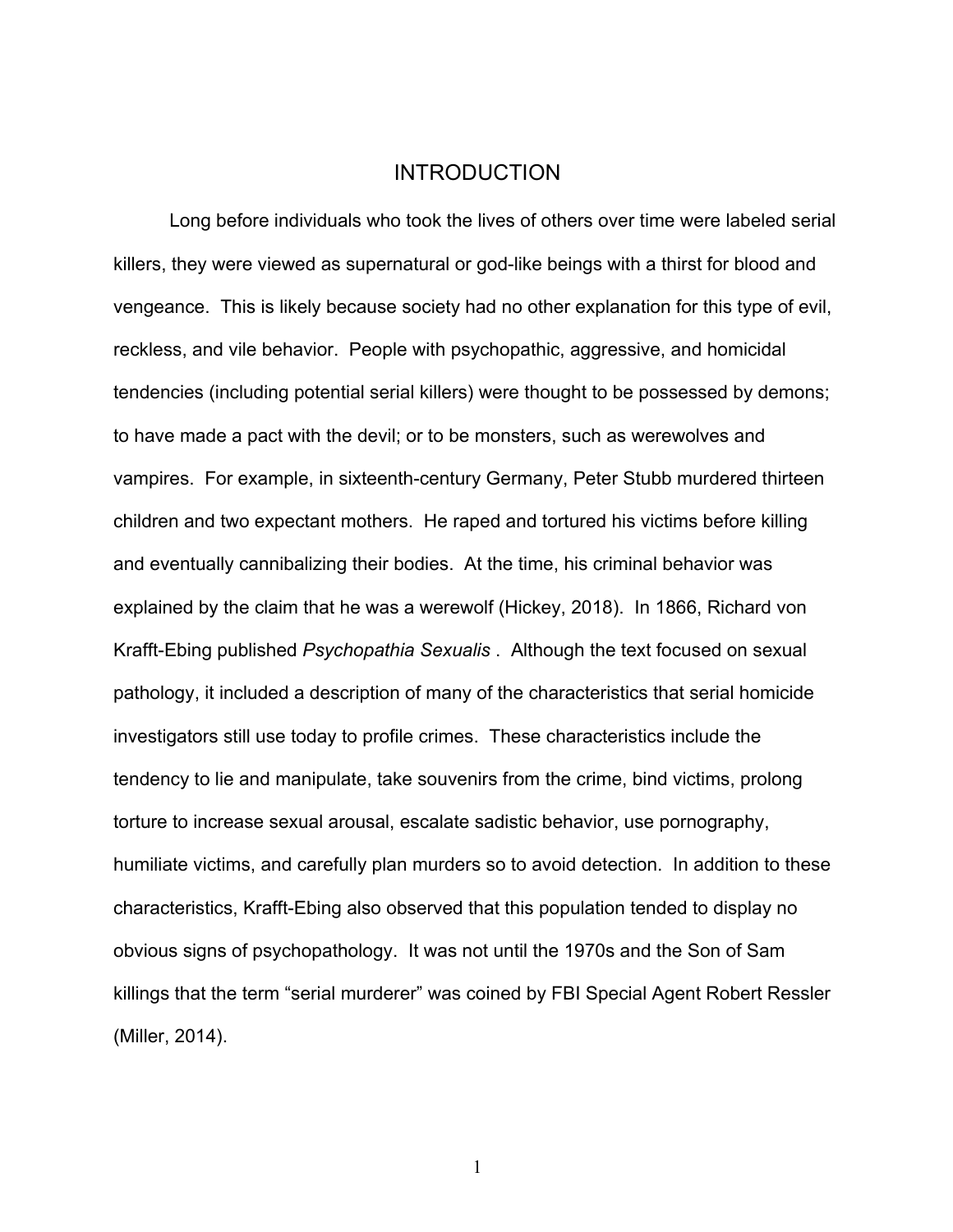In 1984, the FBI appeared before the Senate to get funding for a program designed to target violent criminals specifically. To support their argument, the FBI claimed that as many as 5,000 people per year were killed by serial murderers. While this number clearly overstated the seriousness of the problem, the program was approved and received congressional funding. In reality, the number of victims or perpetrators of serial killing was unknown (Hickey, 2018). Now, however, the FBI estimates that there are approximately twenty active serial murderers in the United States at any given time (Walters, Drislane, Patrick, & Hickey, 2015). This estimate varies, based on time, the efforts of law enforcement, and the number of sociopaths living outside the confines of correctional and mental institutions. Some estimate that there are up to 100 active serial killers in the United States at any given time (Holmes & Holmes, 2008). The reason for this discrepancy is the lack of clear criteria for classifying and reporting on both serial killers and victims. As a result of a lack of communication among law enforcement agencies, many cases are not linked and therefore treated as separate cases. This is often referred to as linkage blindness. The paradigm of linkage blindness was first espoused by Egger (1998).

## Definitions of Serial Murder and Characteristics

The FBI currently defines serial murder as "the unlawful killing of two or more victims by the same offenders in separate events." While serial killers are either true psychopaths, as determined by the PCL-R, or possess psychopathic traits, only about 2-4% are considered legally insane by the court. Of this group, approximately 50% are black, 17% female, one in four has one or more partner(s), the majority are of average intelligence, and most remain in their local area to kill. Additionally, it is a myth that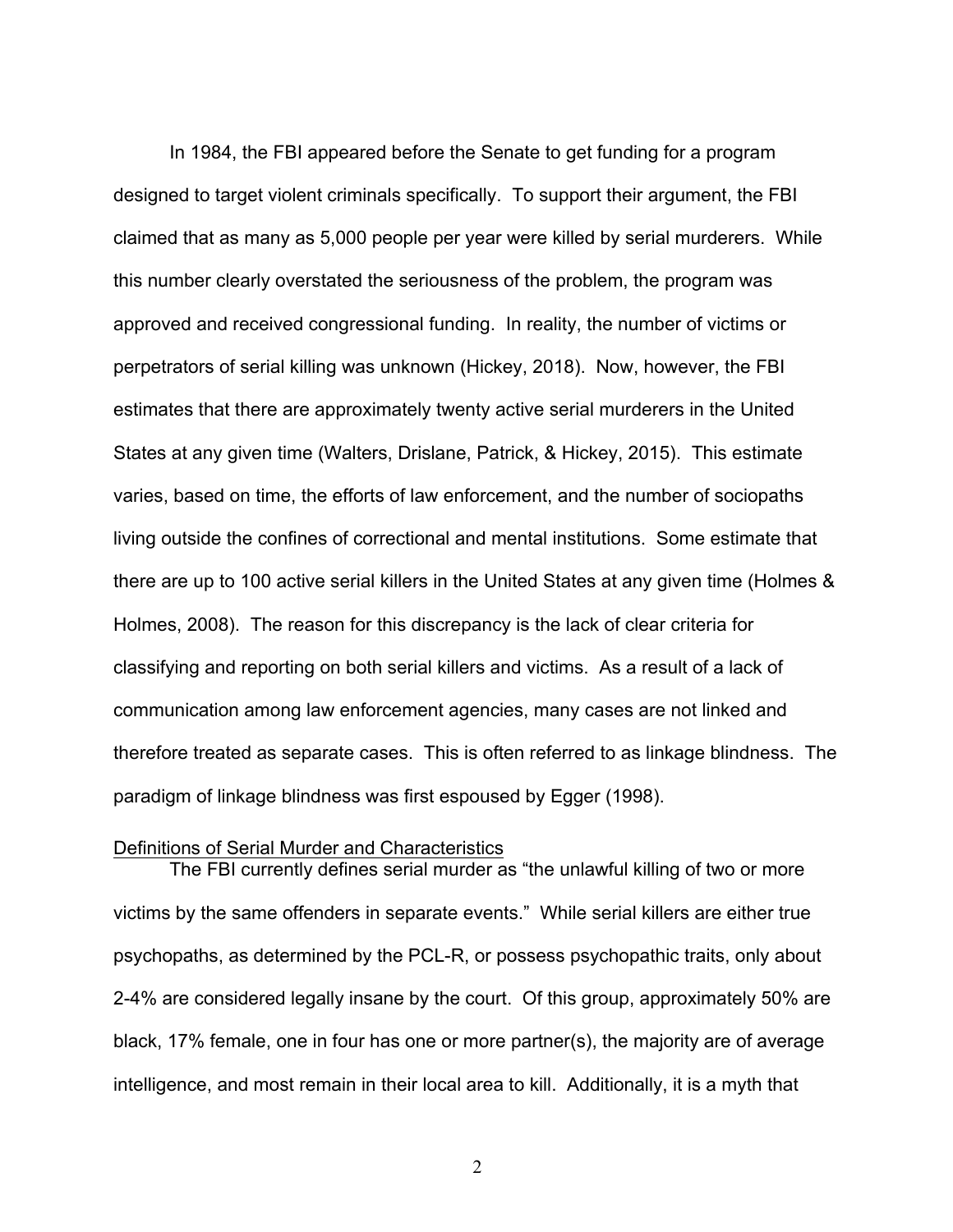serial killers are incapable of ceasing to engage in their homicidal activities. Some stop killing for years before either starting to kill again or being apprehended, Dennis Rader being a prime example (Hickey, 2018).

#### The Windows of Serial Murder

While the characteristics of serial murderers vary, similarities can be found in their behavior, as identified by the stages they often cycle through. The first stage is distorted thinking, which is a positive state of equilibrium, where the person doesn't dwell on deviance and keeps up the appearance of normalcy by portraying themselves as such to society. The second stage is the fall, which is when something in their environment challenges them and the equilibrium established by distorted thinking. The fall can be caused by either one event or the accumulation of many minor events. The third is a negative inward response generated by the fall, where the person is forced to deal with feelings of inadequacy. This involves the revalidation of their self-status and leads to the mental preparation for what is done in stage four. The fourth stage is a negative outward response. In this stage, the killer needs to act to reaffirm their sense of superiority. At this point, the killer is incapable of considering the consequences for such an act and will choose vulnerable victims to avoid risking more negative feelings that would result from further failure. And the final stage is restoration. The superior status is restored successfully by the act performed, which means the killer can acknowledge and deal with the consequences, taking care to destroy any evidence to avoid detection. Once all personal risk is minimized, the killer can return to stage one of distorted thinking (Holmes & Holmes, 2008).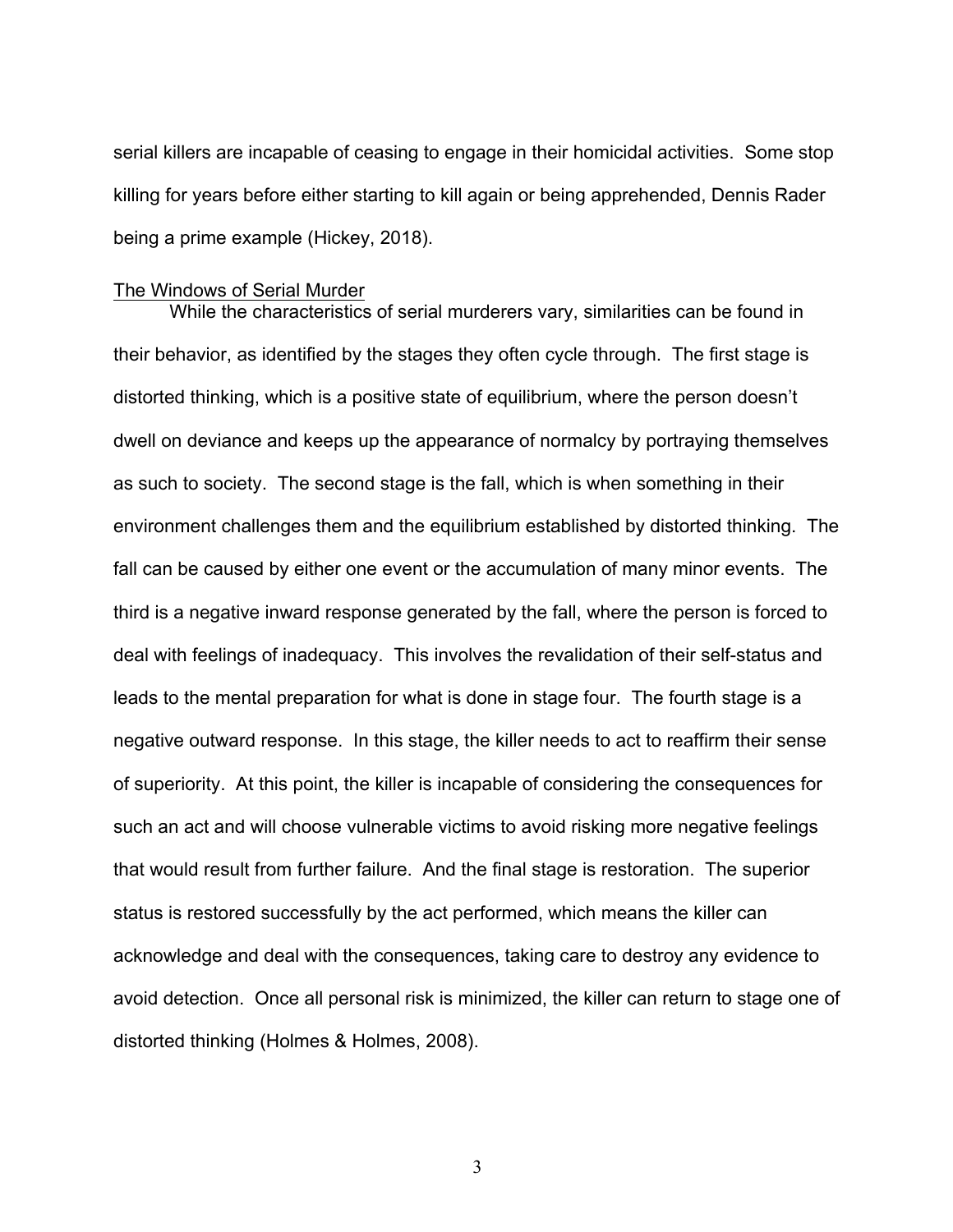

Figure 1: The Windows of Serial Murder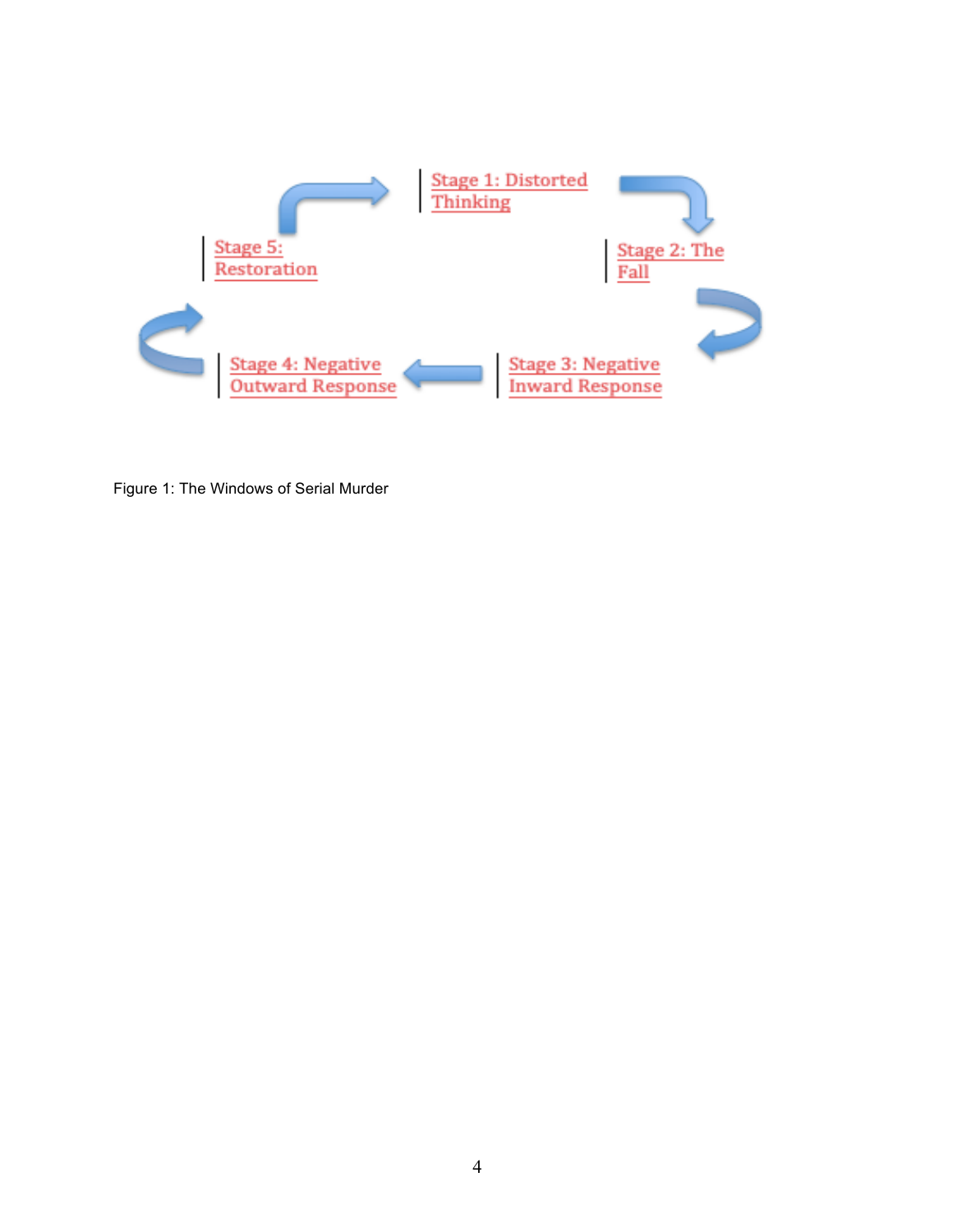# TYPOLOGIES OF SERIAL MURDERERS

In attempts to better understand serial murderers' motivations and behavior, various typologies have been identified. Some are based on psychological or intrinsic motivators; others are based on elements presented by the offender during the attack; while others are founded upon whether the killer preys on his/her victims in their own hometown or travels to pick up and fatally dispatch their victims.

#### Typologies Based on Psychological Motivations

Focusing on motivation, Holmes and DeBurger identify four types of psychological motives, based on the belief that serial murderers generally benefit psychologically from their actions rather than materially even when there are some material benefits. The four types are visionary, mission-oriented, hedonistic, and power/control-oriented. The visionary killer acts as a result of commands from voices or visions and is the only type out of the four that is believed to have some form of psychosis that causes the hallucinations. The mission-oriented killer is motivated to kill by the belief that it is their mission in life to rid society of a certain group of people. The hedonistic type derives some form of satisfaction from the murders, which motivates them to kill. Within this type, there are two categories, the comfort-oriented killers and the lust murderers. The comfort-oriented killers are driven by the promise of some materialistic gain for committing the murder. In contrast, the lust murderer is motivated by the act itself, which involves sexual acts with their victim and often postmortem mutilations. If a woman is a serial murderer, she will usually fall under the comfortoriented type. Unlike the hedonistic lust murderers, power/control-oriented killers' primary source of pleasure is not sexual, but their ability to exert control over the victim.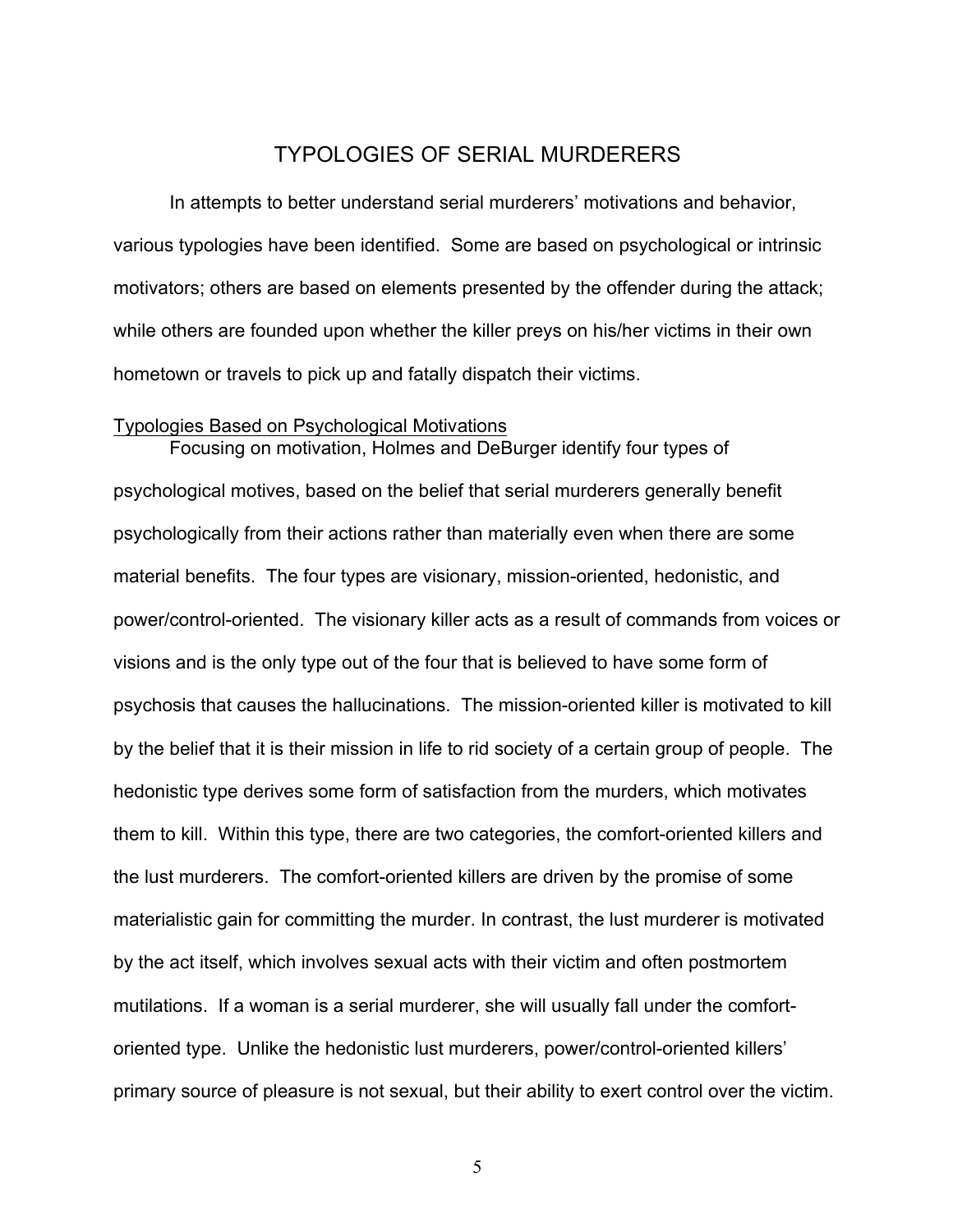Because of this, strangulation is a common method to be used by the power/controloriented type (Hickey, 2018).

## Organized vs. Disorganized Killers

According to the FBI, serial murderers can also be divided into two categories, organized and disorganized. While the characteristics of each type can be useful, it is also not uncommon for the two to overlap. In general, the organized killer is characterized as highly intelligent, socially competent, engaged in planned crimes, and primarily victimizing strangers. The disorganized killer is defined as having average or below average intelligence, being socially immature, engaging in more spontaneous crimes, and being likely to know the victim before dispatching them (Hickey, 2018).

#### Geographically Stable vs. Mobile Killers

Another way to distinguish between serial murderers is by where they kill. Those that are geographically stable kill in the same area they live or feel comfortable. On the other hand, geographically transient killers travel to commit their murders, often to avoid detection and confuse law enforcement. With geographically transient killers, it is easier for linkage blindness to occur since they often travel across state, county, or city jurisdictional boundaries. Place specific is less related to where the person kills in relation to where they live and more related to where specifically they kill, which could have more to do with their signature. If a murderer is place-specific, then they tend to commit the offense in the same specific place each time (Holmes & Holmes, 2008).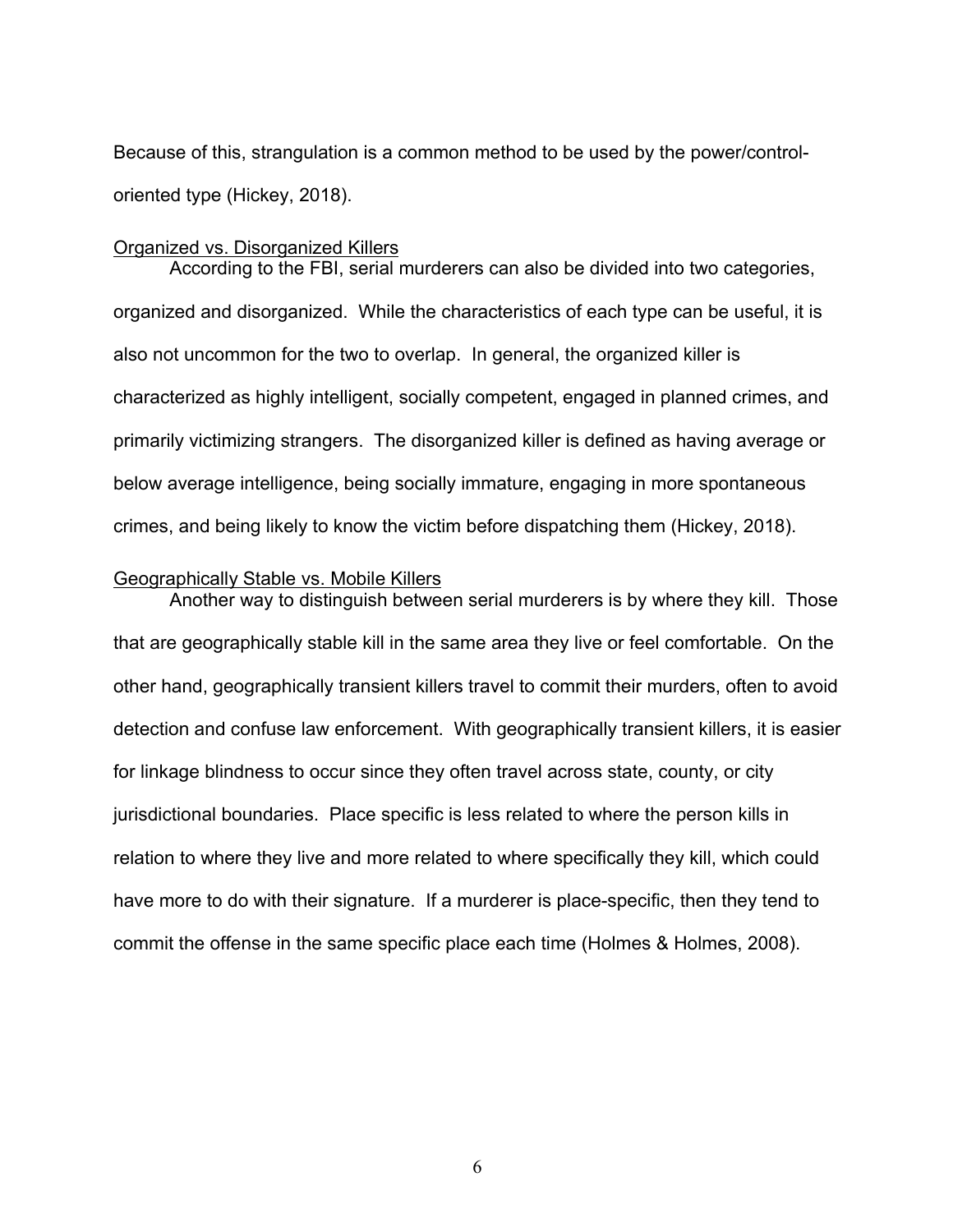# MEDIA COVERAGE OF CRIME

Presently, the media is capable of covering all aspects of the criminal justice system, from arrest through to prosecution and corrections. However, it wasn't always acceptable to have this extent of coverage. In 1985, footage of bodies and body bags on national networks was unusual and led to public outcry, especially from victim advocates, when such footage was made public. Presently, with 24/7 news cycles and the push for ratings, shock footage brings higher ratings and the general public now demand closer and more detailed coverage of even the most heinous crimes.

According to a 1997 national survey, 95% of the 1,500 respondents reported, "*they want to know about crime*," which is a higher percentage than for any other topic, including local news, the environment, and world news (Seymour, 2000). This interest in crime is not new, despite the relatively new proliferation of media. People were always interested in witnessing crime and punishment, as evidenced by the crowds that gathered to view executions and offenders placed in stocks or in a pillory (Brookes, Wilson, Yardley, Rahman, & Rowe, 2015).

# The Overall Crime Rate: Myth vs. Reality

While news reporting of crime has increased drastically, the overall crime rate has been dropping, which results in false perceptions by the public. A 1996 *U.S. News & World Report* article reported that "the number of crime stories on the network evening news in 1995 was quadruple the 1991 total." The networks aired 375 stories on murder in 1995, excluding the O.J. Simpson trial, which was four times the 1990 total. However, the actual homicide rate was higher in 1990 than it was in 1995. The media coverage is often misleading and can result in a false perception on the danger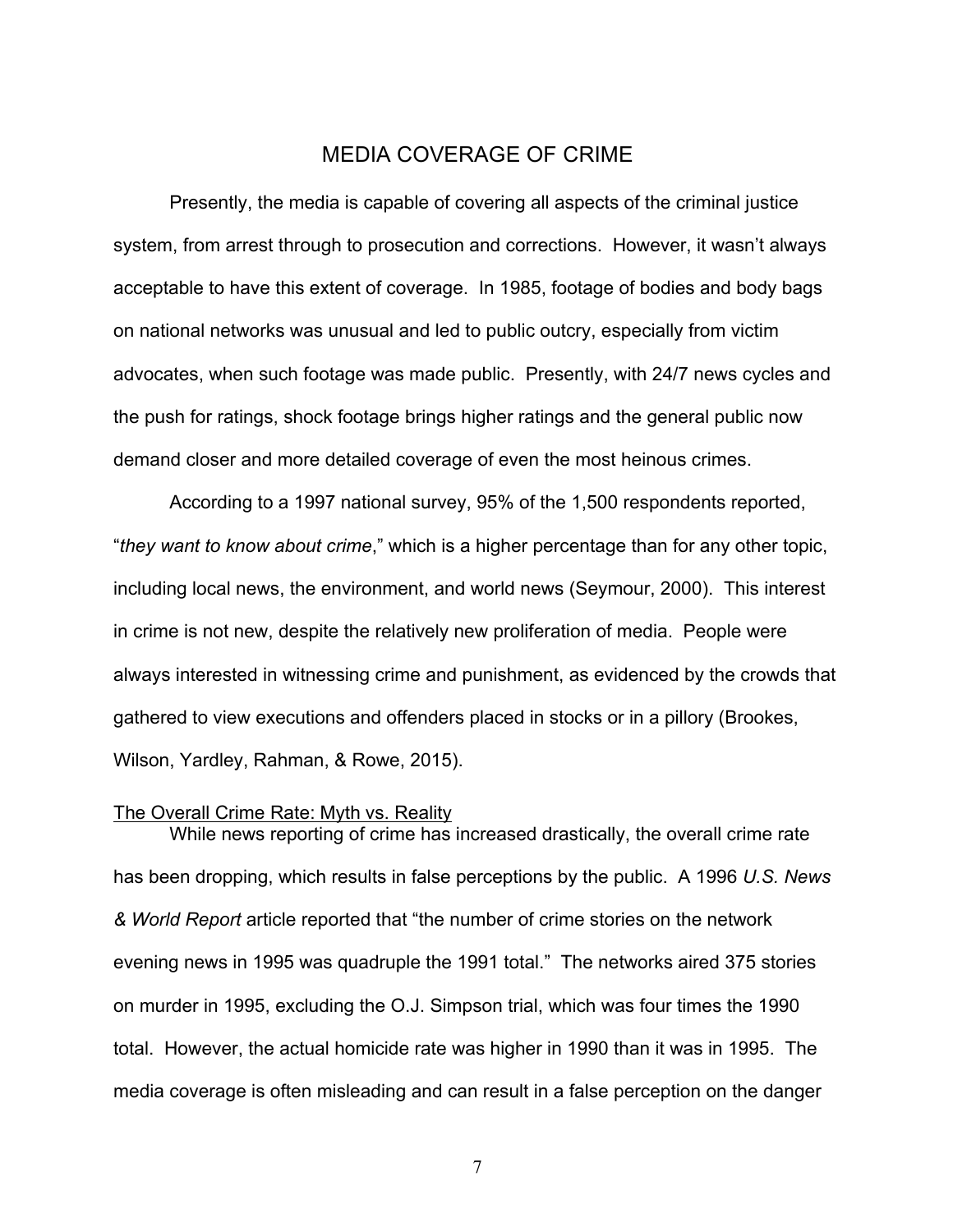of befalling victim to violent or property crime. But, the media does have a role to play in covering public safety. Theoretically, crime reporting should inform the public about increases and decreases in crime; trends in violence and victimization; current efforts being made to prevent crime, reduce violence, and assist victims; and measures individuals and communities can take to promote safety.

## The Media and Sensitivity Training

The role of the media to cover crime is complex, as there is the responsibility to keep the public well informed but also the responsibility to respect the victim's right to privacy. As a result, the role of victim advocates has increased regarding ensuring those rights are protected by the media and helping the victim cope with the media coverage throughout the process. To address this issue, media professionals now are encouraged to seek sensitivity training from crime victims and advocates (Seymour, 2000). While the increase in media coverage of crime has been addressed in relation to its impact on victims, there are other issues that increased coverage has caused that have yet to be addressed, such as the effects the media coverage could have on the general public and criminals.

## The Media's Role in Apprehending and Assisting the Criminal Justice System The media is frequently used as a tool by the authorities to display information

about crime in an attempt to gain more information from the public about the crime and apprehend the criminal. One study found that despite 24-hour news coverage of highprofile victims and perpetrators, the public failed to remember either the victim or the perpetrator. Out of the 103 participants surveyed, 78% were unable to name any of the victims or perpetrators previously displayed to them. While it can be easy to merely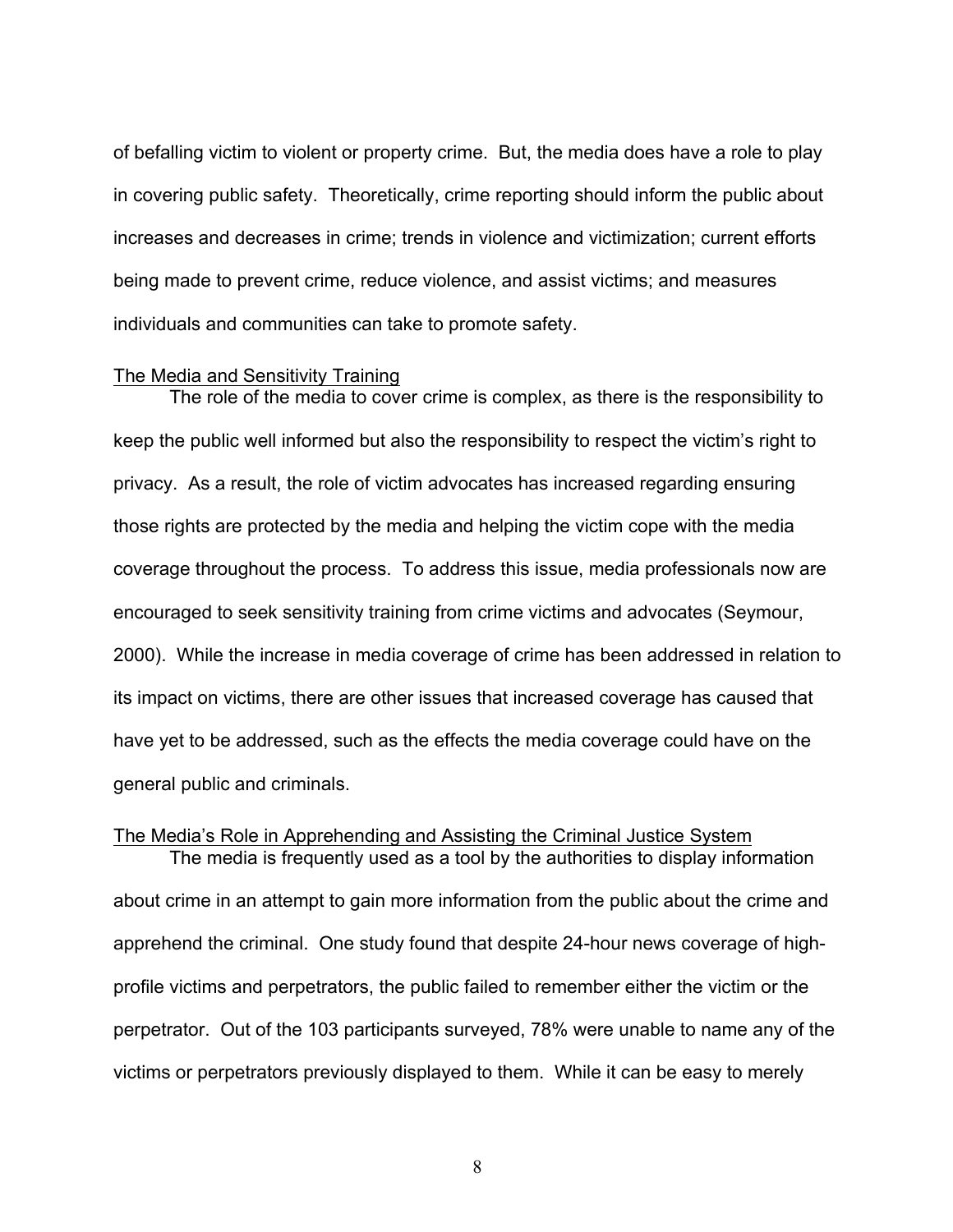recognize a face, it is more of a challenge to identify who that specific person is and how they know them. Because of this, news media portrayals of perpetrators and victims are often not successful in getting the public to recognize a victim or perpetrator on the street from a picture shown on the news. Findings indicate that, instead, media coverage of such high-profile crimes has the tendency to be consumed and forgotten not long after (Brookes et al., 2015). This research would suggest that the news media has a limited effect when it comes to alerting the community to assist in the apprehension of criminals. If news coverage of crime does more to sensationalize crime for the public rather than inform, then perhaps news coverage of crime should be more aimed at the perpetrators of crime rather than the general public in order to better aid the criminal justice system.

#### Is the Media Complicit in the Crime Problem?

In addition to research examining the effect news media has on the public, there has also been research to analyze if media coverage of crimes can affect perpetrators of crime. One study (Rios & Ferguson, 2018) looked at how media coverage of violent crimes affects homicides perpetrated by drug traffickers in Mexico. The study tested the General Aggression Model and the copycat theory. The General Aggression Model argues that exposure to media coverage of violent crime will "trigger" the development of aggressive attitudes and behaviors by desensitizing people to violence. According to this model, someone previously not prone to violence could become more violent as a result of being exposed to violence through the media. Others argue that media is not capable of having this triggering effect on the general population. However, media coverage can influence offenders in a copycat manner, meaning that other offenders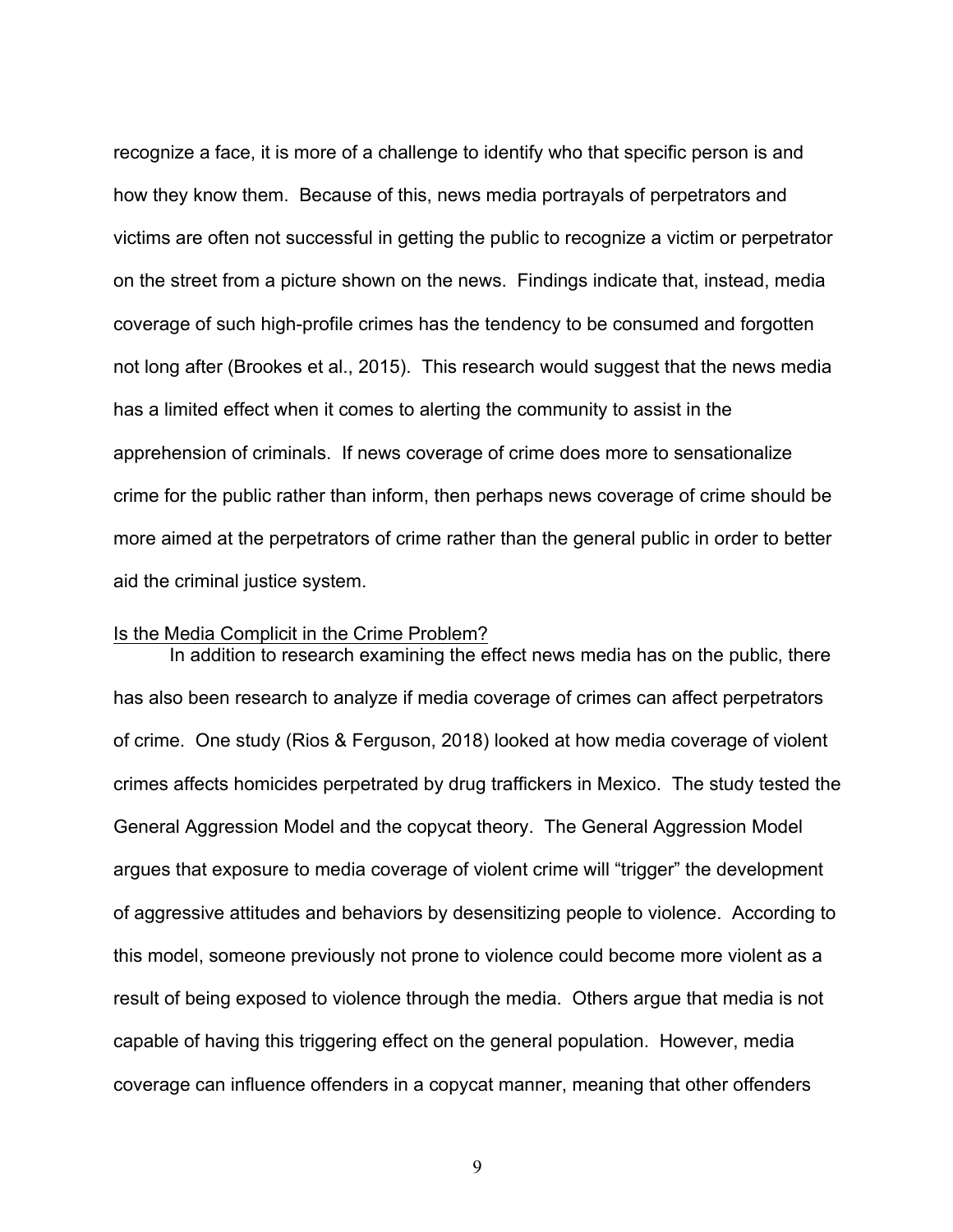may mimic behavior they see on the news. During the study, 32,199 homicides were tracked and analyzed based on their stylistic characteristics and their press coverage. They found that news coverage of violent crime does not increase the amount of crime but does have a copycat effect, supporting the copycat theory more than the General Aggression Model. A possible explanation for these results is that some criminal groups may be motivated to copy the methods of other criminals that receive a lot of media attention in an attempt to gain notoriety and media attention to aid in their visibility and intimidation of their enemies. While news media does not appear to have much of an effect on the behavior of the general public, this study provides some evidence that offenders attend to and react to the media (Rios & Ferguson, 2018).

## The Police and Public Information Officers

With the increase in news coverage of crime, has come the need for an additional police role in society. Public Information Officers (PIOs) work to improve the public's perception of police, thereby restoring people's confidence in the police. The President's Commission on Law Enforcement and Administration of Justice and the National Advisory Commission on Criminal Justice Standards and Goals are the two groups that recognized the importance of building stronger community relations programs and more positive news media relations, leading to the formation of public information units. These units were a result of significant social and political events, including urban riots and civil rights protests, which occurred in the 1960s. Since then, many departments and agencies have established public information offices. It is estimated that 75% of police departments in the U.S. employ full-time PIOs (Motschall & Cao, 2002).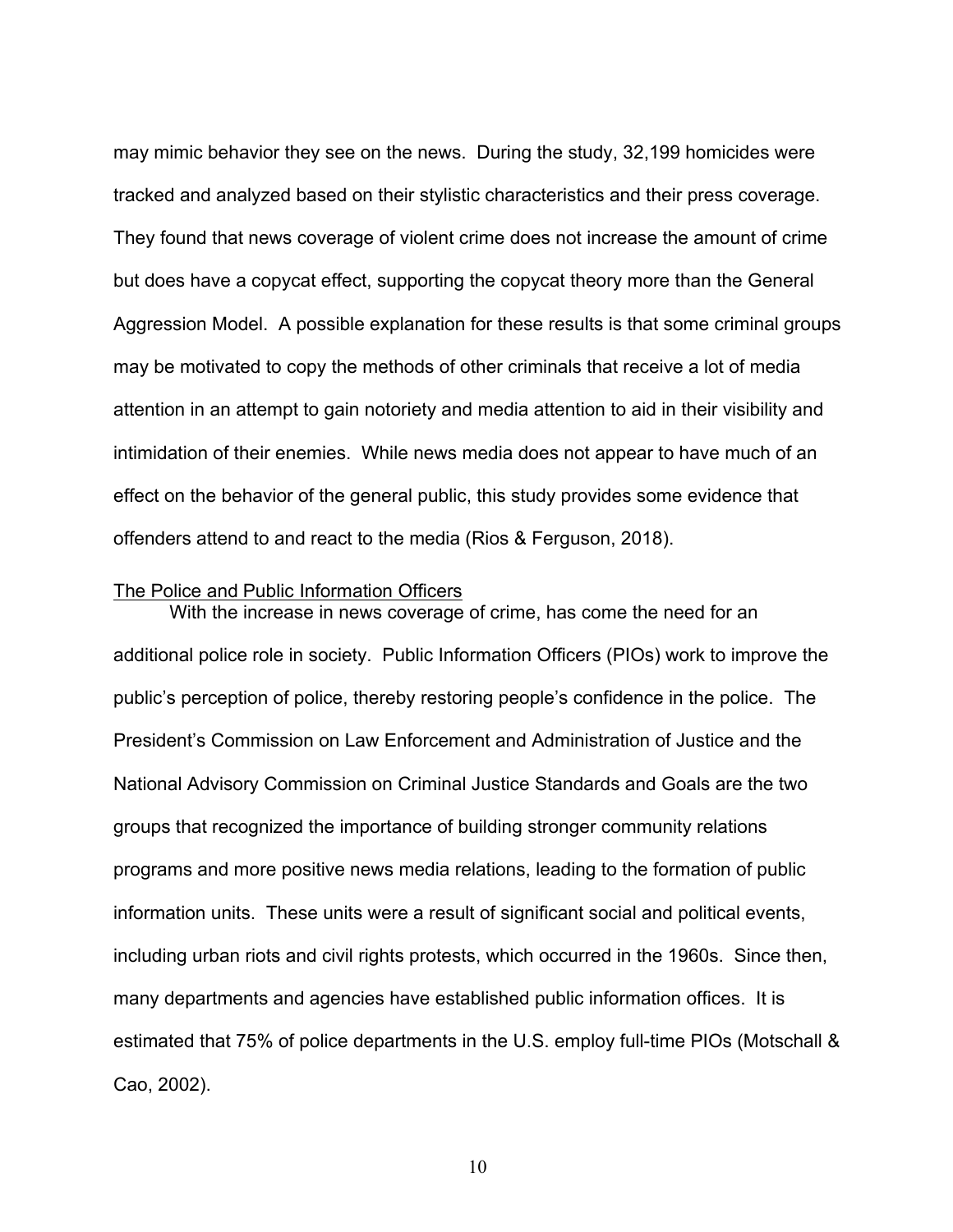A 1992 survey (Motschall, 1995) examined the role of the PIO and found that most describe their role primarily as media relations oriented. Still, some report that conducting research and advising management is a critical part of their job. With a growing focus on the service role of the police, an increasing number of PIOs are civilians with backgrounds in journalism and communication. In general, public relations refers to the use of "two-way communication to facilitate the development of mutually beneficial relationships" (Motschall & Cao, 2002, pp. 156-157). The main goals of public information units are to enhance community relations and attract financial support. The job involves writing press releases, making formal and informal contact with the media, monitoring, and editing news stories, and holding press conferences. The role of the PIO is reactive, in that it was born out of the necessity to organize the information being released about crimes already committed to manage the appearance of the situation and affect the audience's perception of the news (Motschall & Cao, 2002).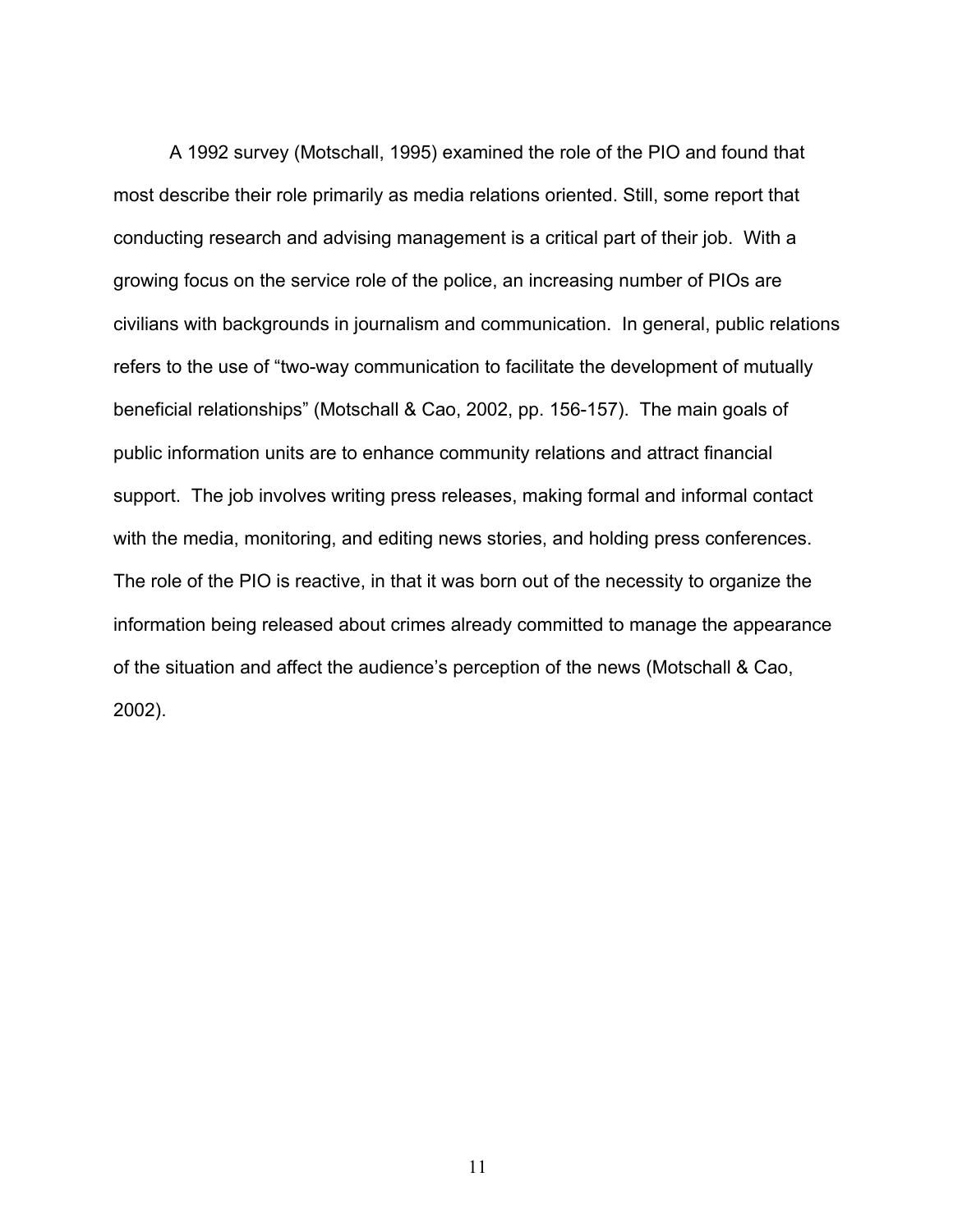# THE RELATIONSHIP BETWEEN MEDIA AND SERIAL KILLERS

As a Public Information Officer, one can only affect the public's perception of real-life events as portrayed by the news media. However, other sources influence people's perception of crime. These other sources include entertainment media. Between 1990 and 2008, there was a substantial increase in the number of films involving the topic of serial killing. From 2000 to 2015, there have been more than 500 films in this genre (Hickey, 2018). The movie *Monster* was made about Aileen Wuornos, who shot and killed seven men between 1989 and 1991. It is not only the film industry that has been influenced by serial killers, but also music. The 1969 Rolling Stones' song, *Midnight Rambler*, referenced Albert DeSalvo, the Boston Strangler, who sexually assaulted and strangled women from 1962 to 1964 (Miller, 2014).

## The Role of the News Media

In addition to impacting entertainment media, serial killing is also portrayed by the news media, which affects the public's perception of serial killers' acts and deeds. Walters, Drislane, Patrick, and Hickey (2015) examined the role the news plays in forming public misconceptions about serial killers. As addressed before, current estimates are that there are between twenty and one hundred active serial murderers in the U.S. at any given time. However, media coverage of the crime would suggest that there is a proliferation of serial murder. In reality, a murder by a serialist is a rare event (Walters, Drislane, Patrick, & Hickey, 2015).

Similar to entertainment media, the news media also recognizes and takes advantage of the allure of serial killers. The relationship between the media and serial killers has been described as a symbiotic one, as serial killers offer "rich opportunities to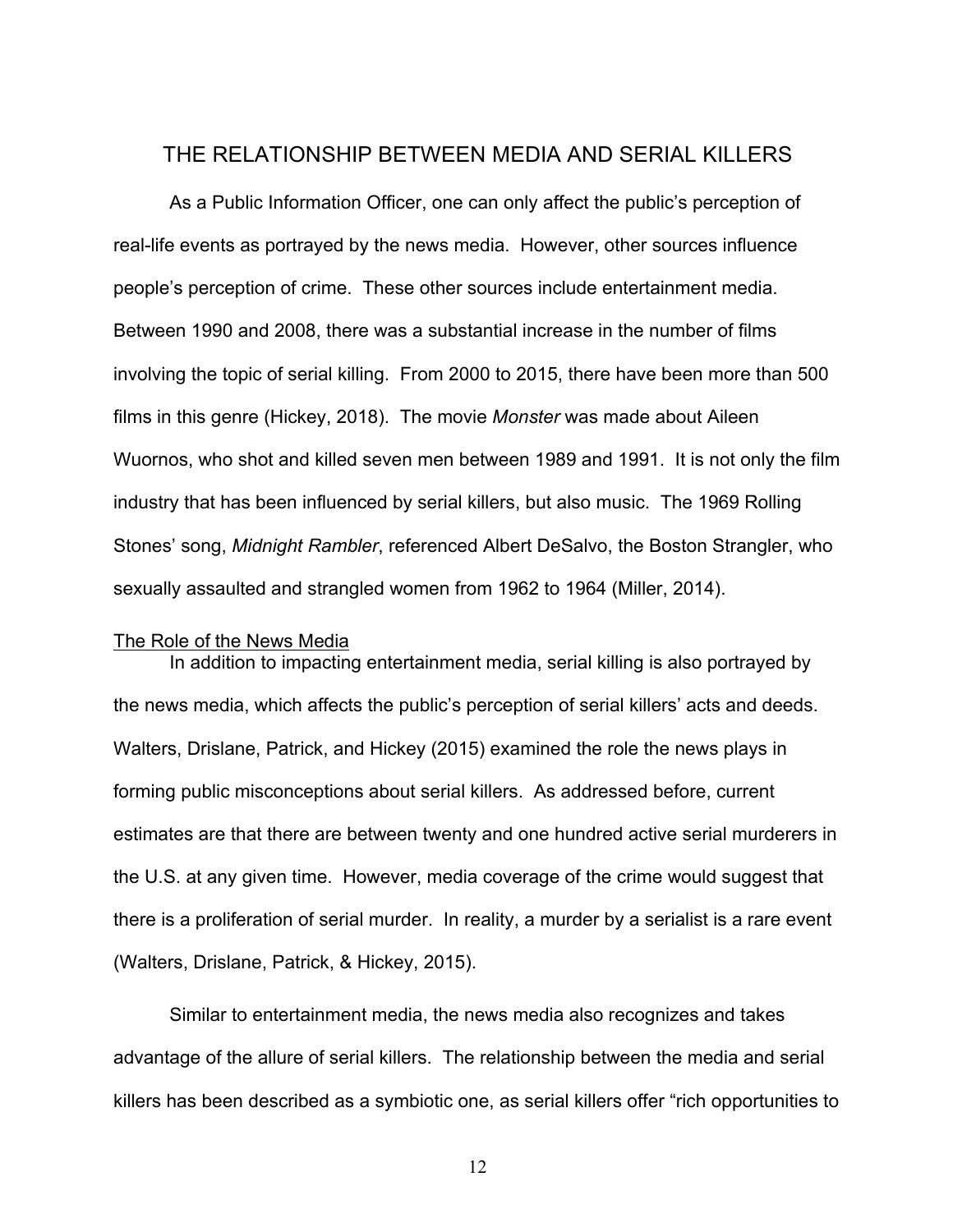capture public attention by capitalizing on deeply resonant themes of innocent victims, dangerous strangers, unsolved murders, all coalescing around a narrative of evasion." The portrayal of serial killers by the media can be naturally full of realistic drama, horror, and mystery. Along with serial killers, spree and high-profile individual murders are of interest to the media and the general public (Brookes et al., 2015).

# Interconnections Between the Media and Violent Crime Perpetrators

Miller (2014) has suggested that serial killers may be just as interested in the media's portrayal of them as the media is in them. Many form special connections with the media. The infamous serial murderer, Jack the Ripper, who terrorized Victorian England in the late 1800s, sent taunting letters to the press, threatening to continue and escalate his crimes. Albert Fish, from the 1920s to 1930s, a serial murderer in New York, abducted and killed a young girl. Then, six years after her death, he sent a letter to her mother detailing the crime, which led to his arrest shortly after the letter was traced back to his home (Miller, 2014).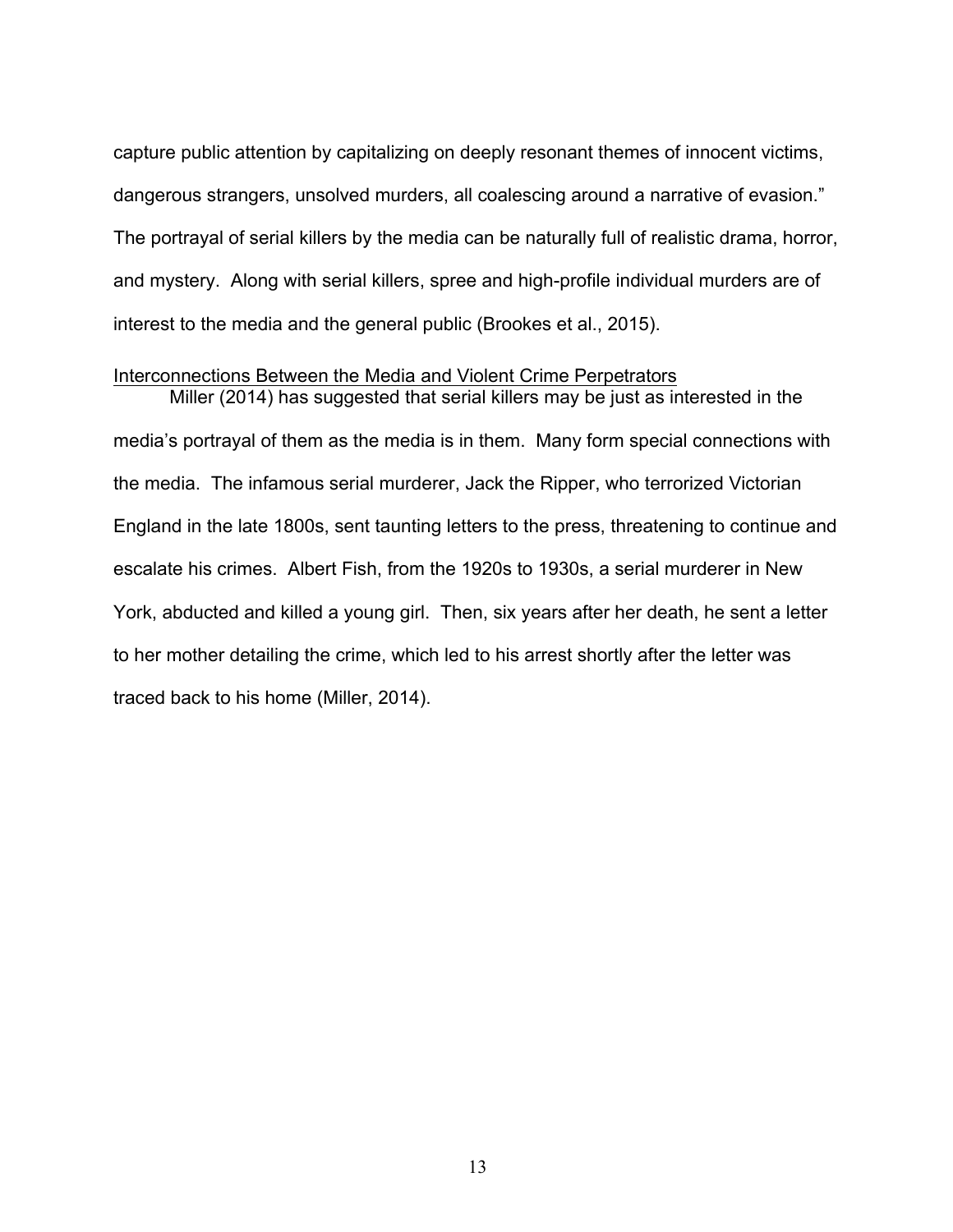# THE COMPULSIVITY OF SERIAL KILLERS

As communicating with the media and police can increase the risk of apprehension, one might question why serial murderers decide to engage in this form of communication. The compulsivity of serial killers can explain this phenomenon. Serial killing is often a compulsive act for a serial killer reacting to some element in their environment which researchers have called "the fall". This compulsion to kill is based on the need to satisfy their often violent sexual fantasies. The fact that serial killers are interested in the media's portrayal of them can be observed by uncovering the fantasies of these killers, which often can include details about receiving media attention. One man from Arvada, Colorado expressed his fantasies through drawings that depicted abducting, sexually assaulting, torturing, and killing young girls. The drawings included fake news articles written by the offender reporting about the missing girls, indicating that, along with the criminal acts, part of the man's fantasy was receiving media attention. Research on the criminal profile of male serial killers has revealed that publicity is a strong motivator, as attracting attention increases their feeling of power over others. Having power and control over others is a deep need for many serial killers and, thus, a strong motivator. For some sex-related killings, the attention from publicity itself can be a strong motivator, serving as a replacement for the attention the killer failed to attract as a child. The experience or the "act," may involve abducting the victim, performing ritualistic acts, engaging the victim sexually, killing the victim, disposing the body, eluding detection, and following the police investigation in the media. For the killer, pleasure is received from every part of the process, and this pleasure motivates them to perform more acts. Because receiving media attention is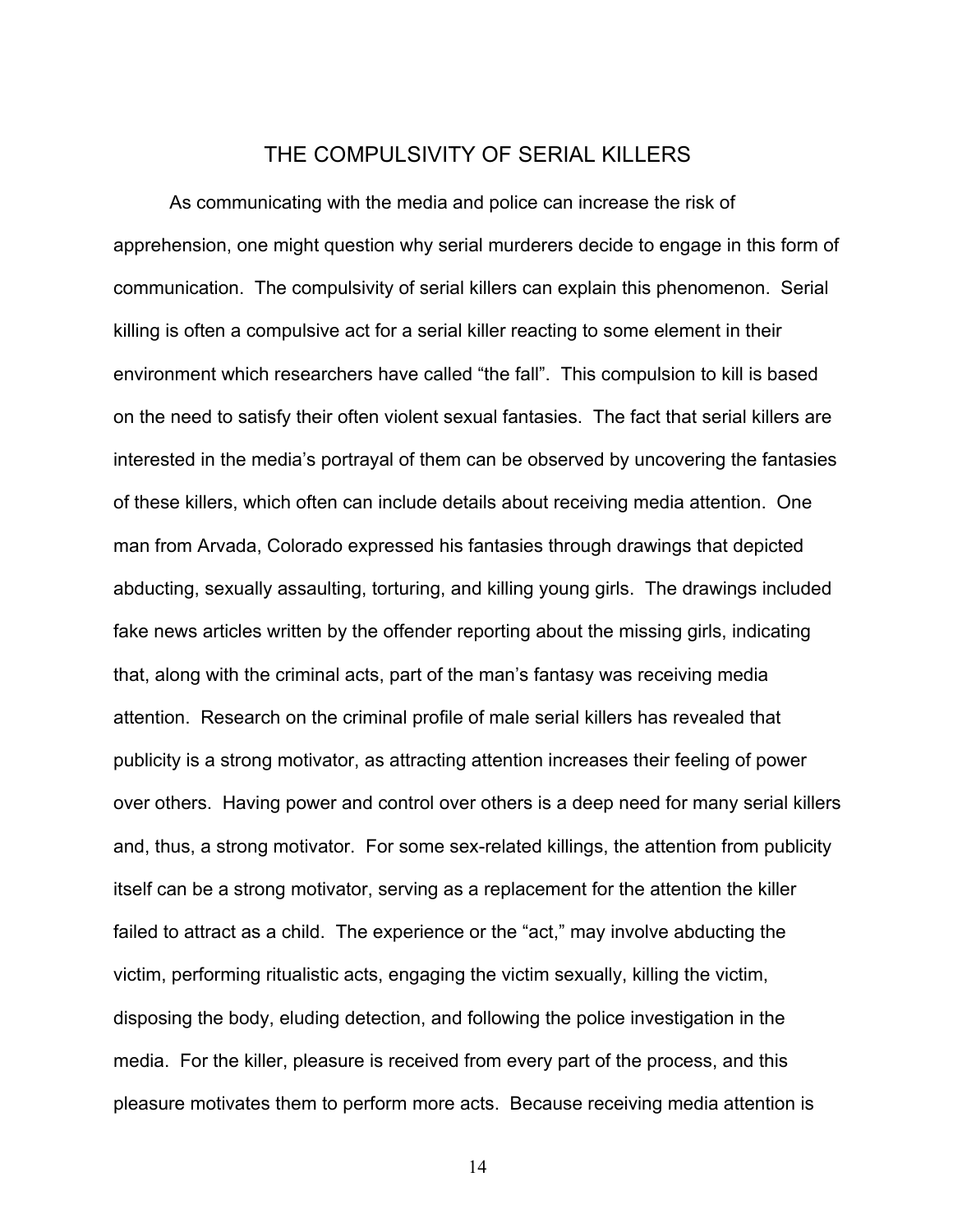part of the act and a source of pleasure, seeing the media portrayal contributes to the offending behavior and encourages them to take additional victims (Phillips, 1996).

# Social Learning Theory and Serial Killing – The Copycat Effect

With all the media attention dedicated to following serial killers, there is a risk that, like the drug traffickers in Mexico, serial killers could learn from the media, which can lead the individual to incorporate additional hedonistic themes in future kills. Further, social learning model suggests that the availability of information about murder through the media may provide potential killers with insight regarding the crimes and procedures that may be taken to avoid detection. This model supports not only the copycat effect but also suggests that the media, in a sense, educates killers. While there is research that shows that part of the motivation to kill is to receive attention from the media and that serial killers could pay attention to media coverage in order to avoid detection, there is still the question of whether serial killers actually pay attention to the news. From researchers' interviews with offenders, they have found that it is common for serial killers to read about the murder they committed in the newspaper and, in some cases, even talk to the police. Those classified as organized serial killers have been found to be particularly interested in following their crimes in the newspaper, evidenced by newspaper clippings often found during searches of their residence. Additionally, it is not uncommon for serial killers to call or write letters to the police to provide information relating to the murder (Phillips, 1996).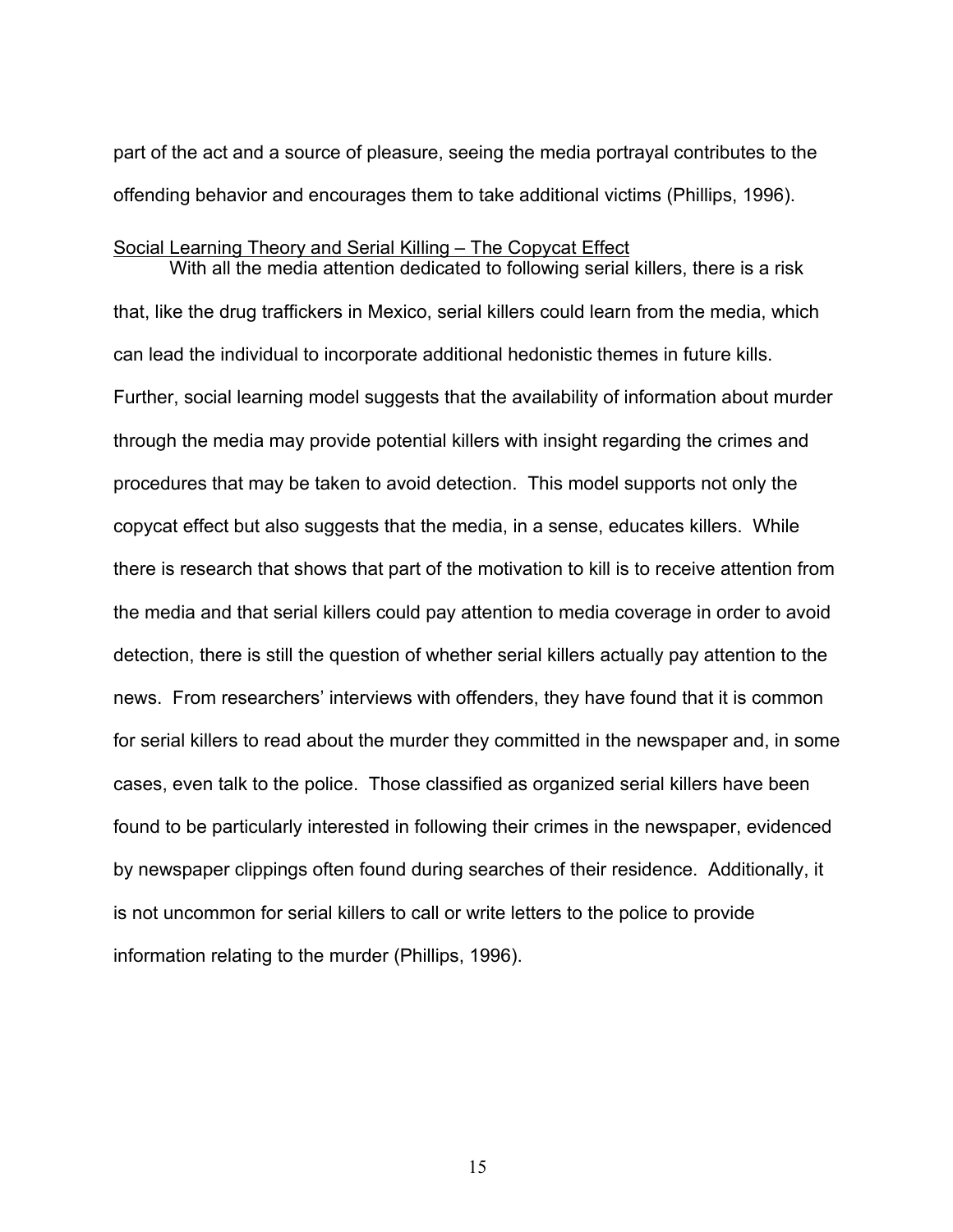# CASE STUDIES

In order to further examine the relationship that exists between serial killers and the media, three cases will be analyzed where serial killers had a two-way communication with the media and police throughout the perpetration of their episodic crimes. The three case studies include the crimes of Dennis Rader, David Berkowitz and John Muhammed.

#### BTK Killer

Dennis Rader, who gave himself the nickname "BTK Killer" (Bind, Torture, & Kill) murdered ten people from 1974 to 1991 around Wichita, Kansas. He stands out from other serial killers because he paused his offending career for nearly 18 years only to reappear with new media messages. His contact with the police through the media was what eventually led to his arrest in 2005 (Miller, 2014). Rader's victims consisted of the Otero family and Kathryn Bright in 1974, Shirley Vain and Nancy Fox in 1977, Marine Hedge in 1985, Vicki Weerle in 1987, and Dolore Davis in 1991. In 1977, after his seventh murder, he wrote, "How many do I have to kill before I get a name in the paper or some national recognition?" In total, he sent 19 messages to the police and the media, ten of which were sent within a year of his arrest (Nicolaou, 2019). With Dennis Rader, it was clear that gaining recognition for his crimes was a powerful motivator.

#### Dennis Rader's Letters

The first of Rader's letters detailed the Otero family's murder, where he murdered Joseph, Julie, Josephine, and Joseph Jr. Otero in their home. In the letter, he took credit for the crime, writing: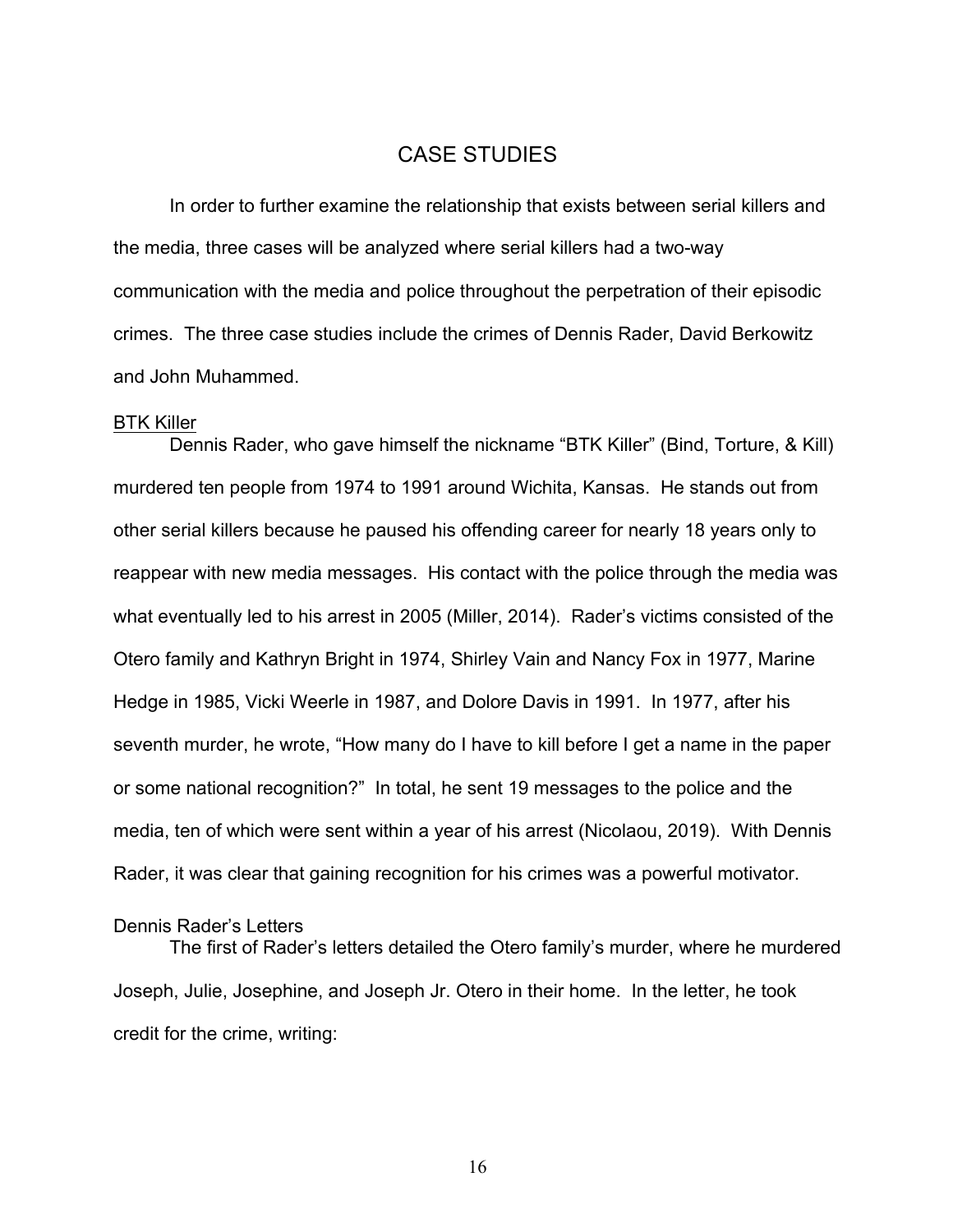*"Those three dudes you have in custody are just talking to get publicity for the Otero murders. They know nothing at all. I did it by myself and with no ones help. There has been no talk either. Let's put this straight."*

In order to validate his claim, he included details of the murders that only the killer would know. In addition to making it clear that the purpose of the letter was to make sure he got the credit for his crime and not the people suspected by the police, Rader also wrote about how difficult it is to control the "monster" in his brain, apologizing for what his lack of control resulted in. He claimed,

*"If you ask for help, that you have killed four people, they will laugh or hit the panic button and call the cops," saying he couldn't stop the "monster" and wishing the police "Good luck hunting" (Nicolaou, 2019).*

Cathy Henkel, a reporter in Wichita, wrote about Rader's first letter in "The Wichita Sun." The letter was placed inside a book at the downtown public library and was retrieved by the police after receiving a tip. Henkel, too, received the letter later from a "trusted source" and wrote to warn the public that the letter spoke of the killer's intentions to strike again, having begun already to stalk his next victim, and that the police were keeping the threat quiet. The letter again detailed the murders of the Otero family, Henkel making it public that the killer wrote about the type of knot he used to tie the family up; the clothing they wore; how he left their bodies; and the souvenirs he took with him, the son's radio and the father's watch. The article contained an excerpt from the letter, which stated,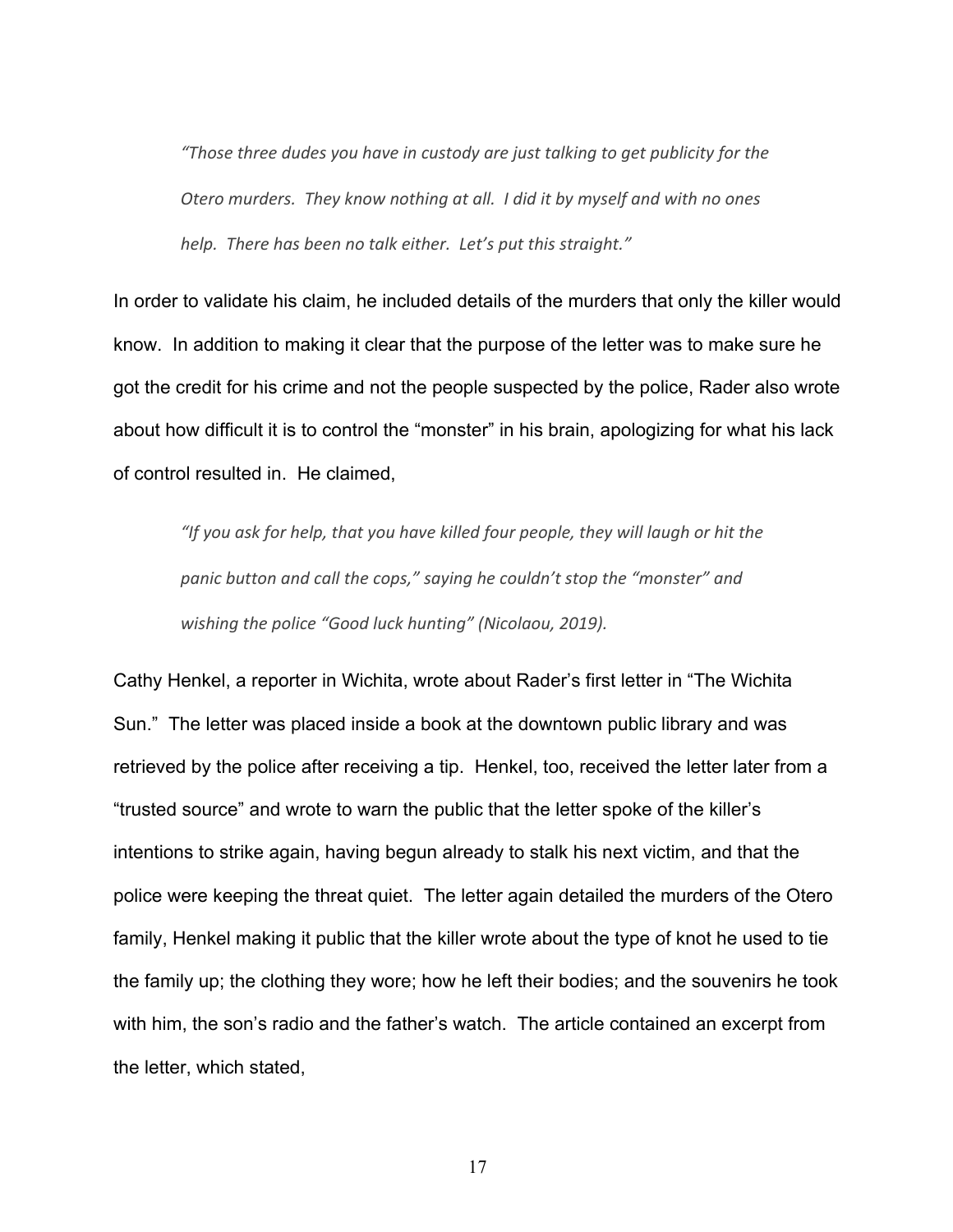*"When this monster enters my brain, I will never know. But, it here to stay… Society can be thankful that there are ways for people like me to relieve myself at time by day dreams of some victim being torture and being mine. It a big complicated game my friend of the monster play putting victims number down, follow them, checking up on them waiting in the dark, waiting, waiting… Maybe you can stop him. I can't. He has already chosen his next victim"* and was signed, *"Yours, Truly Guiltily, BTK".* 

Additionally, Henkel wrote about the packets left around the city with souvenirs, photos of victims, and chapters from the killer's book, titled "The BTK Files" (Henkel, 2005).

# Details About Rader's Life in the Letters

Other letters that Rader sent throughout the years included various details about his life, including information about how his criminal behavior escalated, starting with how he would catch stray animals as a child and strangle them to death. Later, he started looking at pornography depicting sadomasochism and was a peeper and stole undergarments by the age of eighteen. The letters detailed that by Radar's early thirties, he engaged in violent sadism and masochistic games with prostitutes, resulting in some women refusing to see him again. In addition to details about his antisocial behavior, he also wrote about himself. For instance, his letters contained personal information such as the year he was born, his fascination with trains, the loss of his father in WWII, and information about his mother dating a railroad detective. He also wrote about some of his hobbies, including fishing, hunting, and camping (Krishnamurthy, 2018).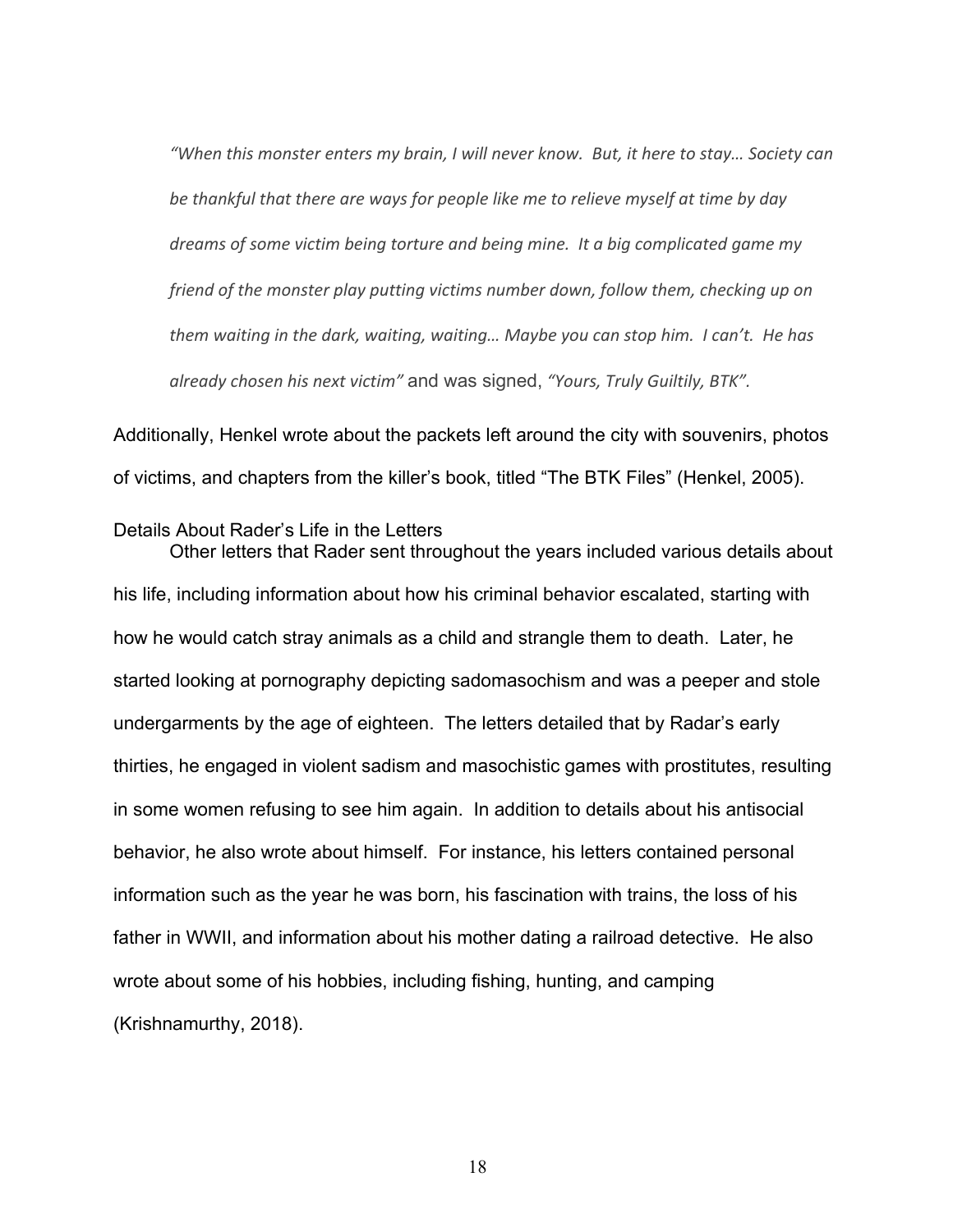The Pause and Later Need for Recognition

After killing for 17 years, he paused his offending career and went eighteen years without killing or contacting the media or police. There was great speculation about what caused the cessation of offending behavior and contact with the media. Some speculated that he was incarcerated on other offenses, while others postulated that he was dead. Then just as the letters had ended so mysteriously 18 years ago, he sent another in 2004. The reemergence of Radar could have been a result of his need to reaffirm his existence and his legacy. In this letter he stated that he had continued to kill into the 1980s and beyond, appearing as an attempt to counteract the media's false explanations (Hansen, 2006). According to Hickey (2018), "The fact that Robert Beattie, a lawyer, was writing a book on the BTK strangler when the killer suddenly resurfaced further supported the notion of this killer's need for recognition," (p. 34) as Rader wouldn't have been able to resist ensuring that he got the credit for his murders in such a book. On June 9th, 2004, after having resurfaced, a package was found taped to a stop sign that once again outlined the 1974 murder of the Otero family. This time, it included quotes from the victims, such as the daughter screaming to her mother and yelling, "Mommy, I love you" (Krishnamurthy, 2018).

#### The Communication Trap

Two FBI agents from the Behavioral Analysis Unit helped devise a strategy for dealing with the BTK Killer. They created a personality profile and offered ongoing advice throughout the investigation on how to keep the suspect communicating with the police and media without alienating him. This advice included assigning one person to be the designated go-between to establish the trusting relationship between that person and the suspect that would be needed to get Rader to give himself away. Because of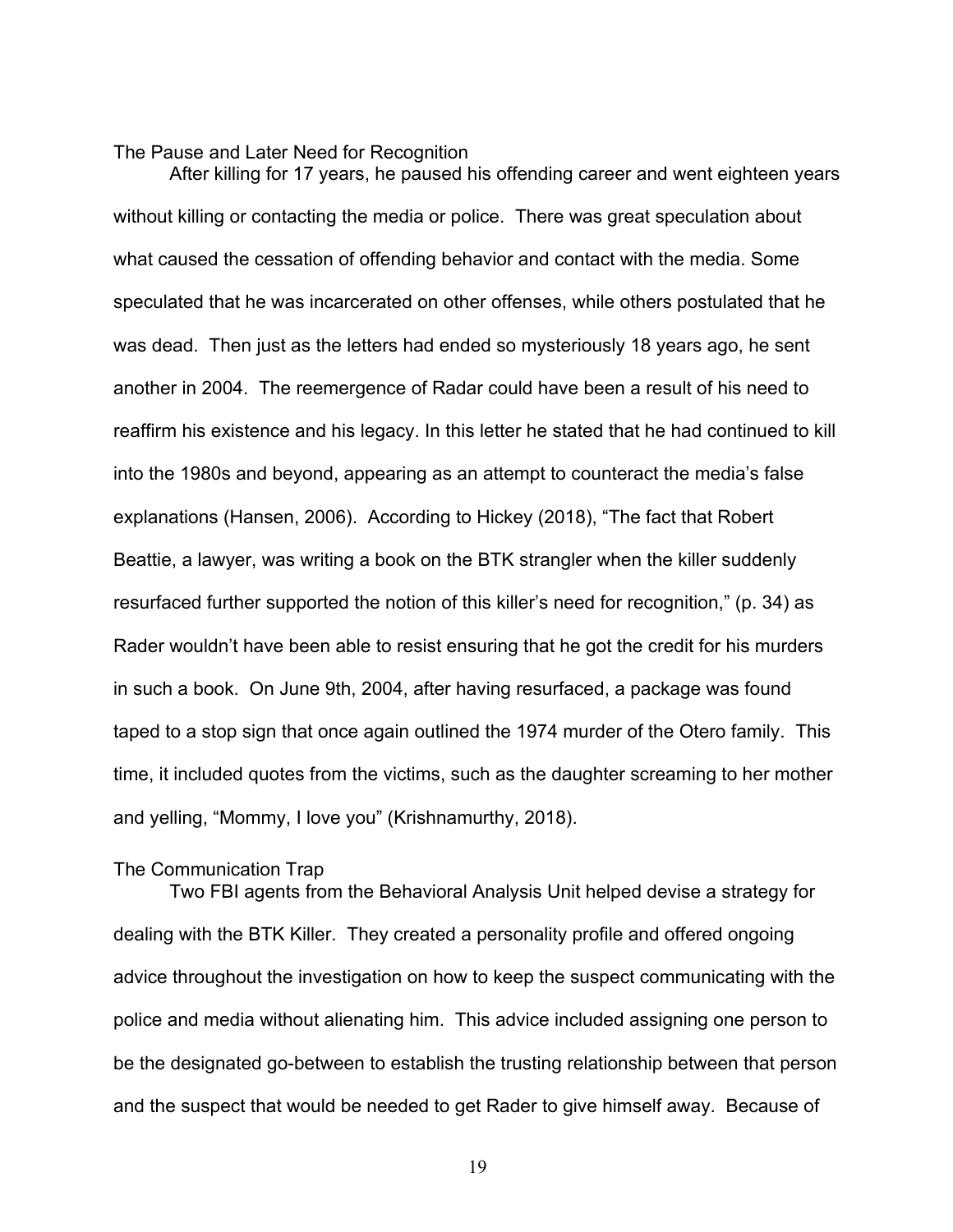this, a rapport was established between Rader and Lt. Ken Landwehr, the head of the multiagency task force, to the extent that Rader referred to the lieutenant by his first name and trusted him not to trace the floppy disk he sent into the police back to him (Hansen, 2006). The communication between Landwehr and Rader that led to his apprehension began in January of 2005, when a postcard was sent to the Wichita T.V. station describing the location of two packages. One package contained additional details about the Otero murders, and the other contained the first floppy disk, requesting for safe and confidential communication with the police (Nicolaou, 2019). The police lied, claiming it wouldn't be possible to trace the floppy disks back to a particular computer. They responded to Rader by taking out an ad in the classified section of the local newspaper, as they had been instructed to do so by Rader, saying, "Rex, it will be OK." As a result, a few weeks later another disk was sent by Rader to the local T.V. station, that was traced back to Rader through the computer at his church. Once apprehended, Rader exclaimed his astonishment at being deceived by his friend, Lt. Ken Landwehr (Hansen, 2006).

#### The Serial Killer's Legacy

Despite having ceased killing for years, Rader was discovered to have been planning another murder at the time of his arrest. He admitted during his confession that he intended to finish his book about himself, which was to be placed in a safe deposit box under an assumed name and discovered only after his death. Similar to many serial killers, Rader had a desire to be involved with law enforcement, as he had a job as a code enforcement officer. Although Rader's behavior indicated that media attention was important to him and an essential motivator for his crimes, there is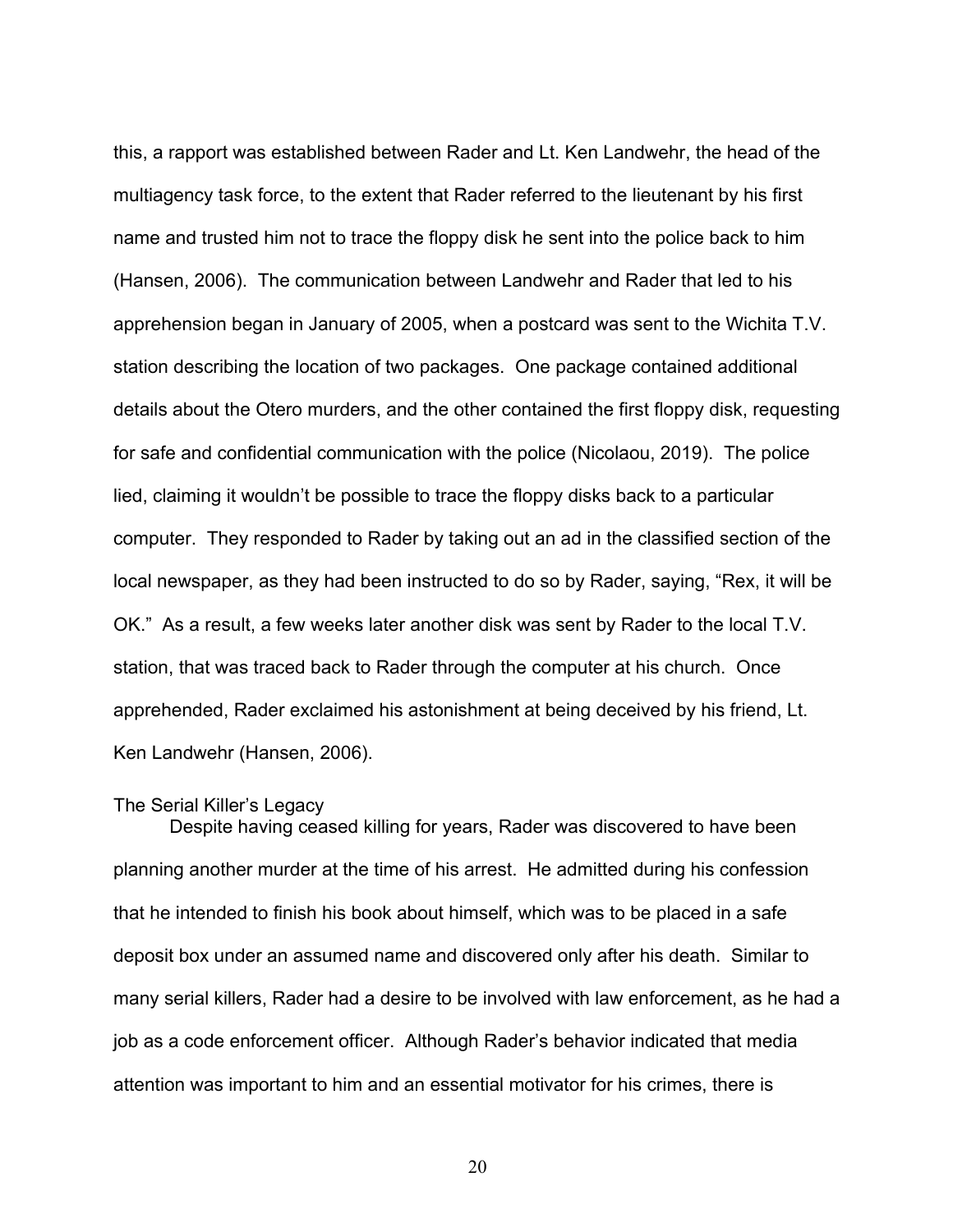disagreement among profilers over how common it is for serial killers in general to want such attention from the public, media, and police. Retired FBI agent Roy Hazelwood, one of the agency's original profilers, considered Rader's frequent communication with the police and media to be unusual, claiming that most serial killers do not communicate with the authorities and especially not to that extent. However, retired FBI profiler, Robert Ressler, a specialist in violent criminal offenders, says that such behavior is typical of serial killers, as they seek attention for their crimes to tend to their fragile egos (Hansen, 2006).

#### Son of Sam

Around the same time that Rader was looking for national recognition for his crimes, Son of Sam had quite literally made a name for himself in New York City. David Berkowitz, labeled by the media as the "44-Caliber Killer" and by himself as the "Son of Sam," began a two-year killing career in New York City during the years 1976 and 1977 before being apprehended. He was known to stalk young women with long, brown hair before shooting them, often also killing or harming whomever they were with at the time (Miller, 2014). In the end, he murdered five women and one man, in addition to wounding seven others. Throughout this time, Berkowitz wrote two letters, the first that he left behind at a crime scene and the second that he sent into The News Building, addressed to a columnist at the *New York Daily News*. The *New York Daily News* followed the killings of Son of Sam from his first murder on July  $29<sup>th</sup>$ , 1976 to his apprehension on August  $10^{th}$ , 1977 ("The Hunt for Son of Sam," 2017).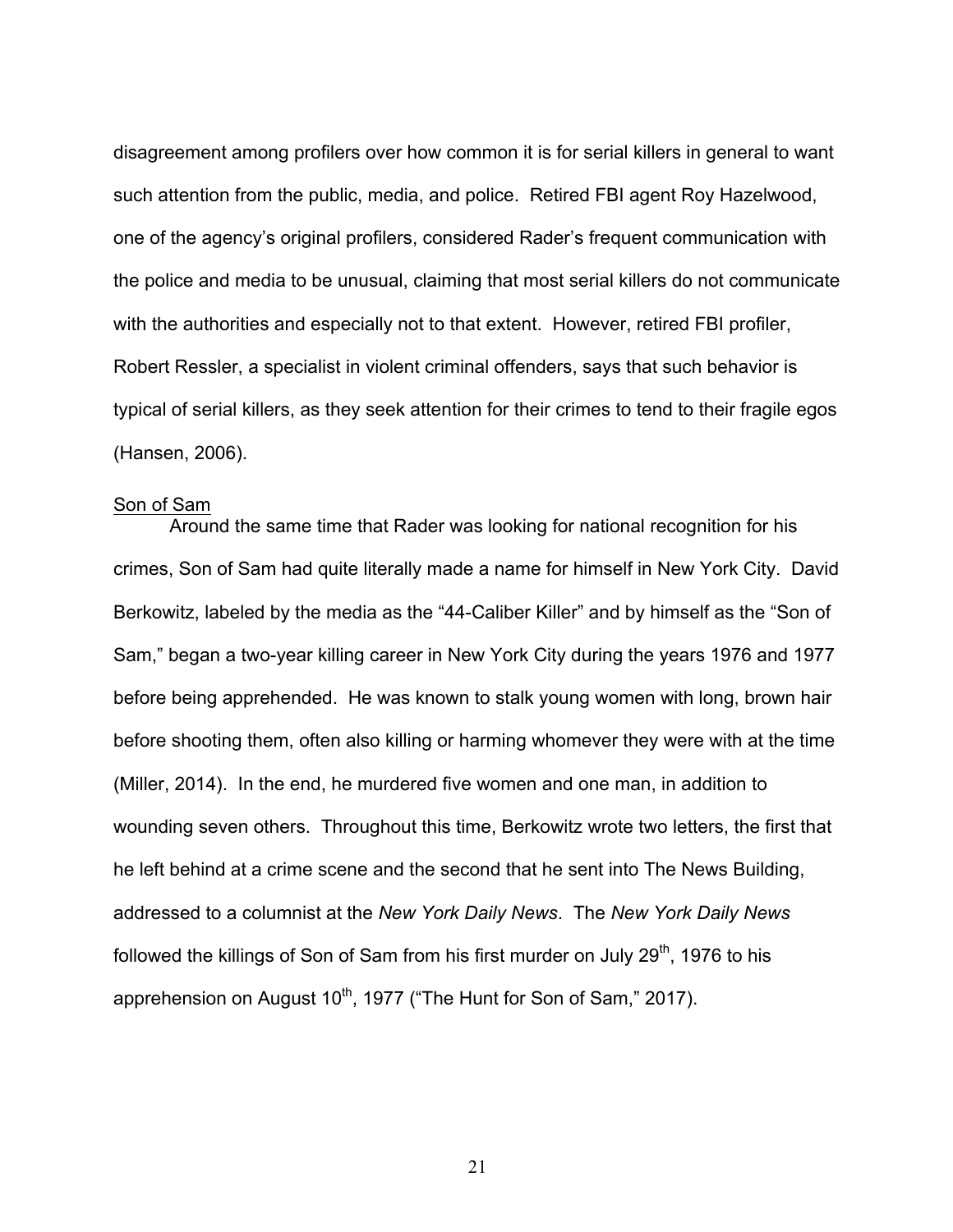#### The First Reports

The first *New York Daily News* article published about the Son of Sam killings was on July  $30<sup>th</sup>$ , 1976, reporting about how two young girls were shot while sitting in a car, resulting in the death of one and injury to the other (Duddy, 1976). The second shooting was reported on November  $28<sup>th</sup>$ , when another two girls were shot at on the street near one of their homes. The two victims were both injured, and the article stated that the detective said, "It appeared to be an indiscriminate thing… A horrendous street shooting" (para. 5), not yet linking the two crimes, as the first took place in the Bronx and the second in Queens (Pugh, 1976). Despite two more attacks on January  $30<sup>th</sup>$ , 1977 and March  $8<sup>th</sup>$ , it was not until a report on April 18<sup>th</sup> that the offenses were connected. In this article, the killer was referred to as the ".44-Cal. Slayer" and linked to the previous deaths and the recent murder on April  $17<sup>th</sup>$  of a young woman and her fatally wounded boyfriend, both shot in a parked car. The murders were linked through the same handgun that was used, and it was identified in the article that the offender's target appeared to be young women with brown hair. It was also revealed that the killer left behind a letter at the latest crime scene but that the contents remain classified by the police (Davila & Liff, 1977).

# Communication to the Media, Police, and Public

Despite the reports that the police intended to keep the contents of the letter left by the killer a secret from the public, only a day after the previous article, a second article revealed details of the letter. The April  $19<sup>th</sup>$  article reported how the letter was found on the front seat of the victim's car, addressed to Captain Joseph Borrelli, the Commander of the Queens homicide squad. The writers claimed that the police refused to discuss the contents of the note; and thus, the information they received came from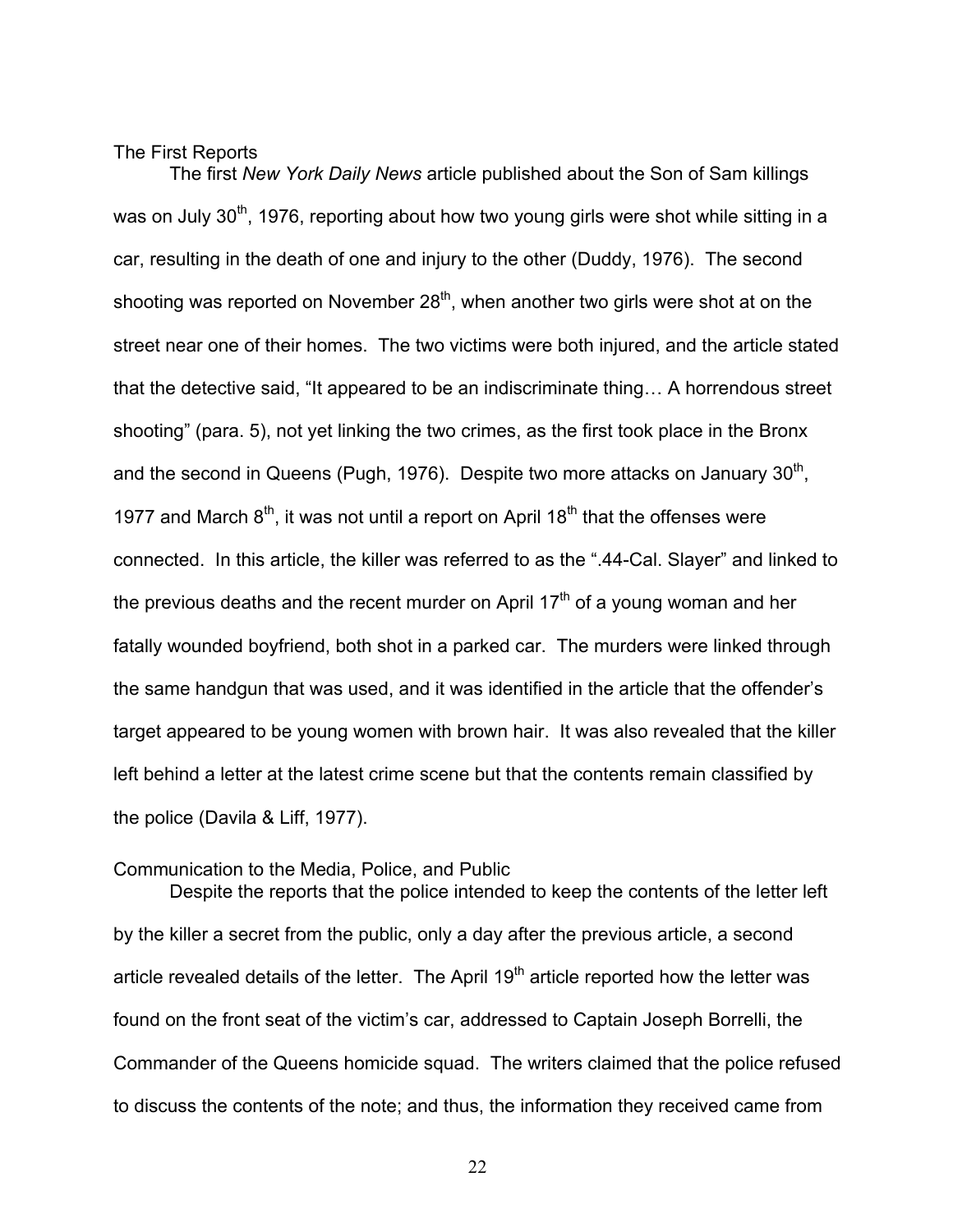another official source, who referred to the killer as a "real sicko" who was "taunting the police and daring them to catch him." The article included an excerpt from the letter, where the killer stated that he "lives in a nightmare world where he sees blood-sucking vampires and Frankenstein monster," presenting the killer as someone who appears to be psychotic. In addition to threatening to "do it again," the killer also confirmed that he read the newspaper accounts of the murders and was actively following the ongoing investigation, expressing his belief that the police didn't know what they were doing. In a seemingly taunting manner, the article quoted their source as saying that the killer was most likely "an ugly man who has trouble with girls" (Federici & Meskil, 1977, para. 11).

# Contact with the Media

Before committing another crime, Berkowitz wrote another letter that was addressed in a June 3<sup>rd</sup> article. This time, the letter was meant for Jimmy Breslin, a Daily News columnist, rather than the police. The reason the letter was likely addressed to the reporter was that the police refused to discuss the case, while the *New York Daily News* was making his crimes front-page news and providing the killer with more fame and notoriety than he could have imagined.

The second letter wished detectives luck in their hunt for him and contained emotional references to Donna Lauria, Berkowitz's first victim. Berkowitz threatened in the letter that he would keep killing, saying it is a compulsion to kill, and the number of victims would not stop at five (Edmonds, 1977).

Another article on June 4<sup>th</sup> included this quote from the second letter: "Don't think because you haven't heard from (me) for a while that I went to sleep. No, rather, I am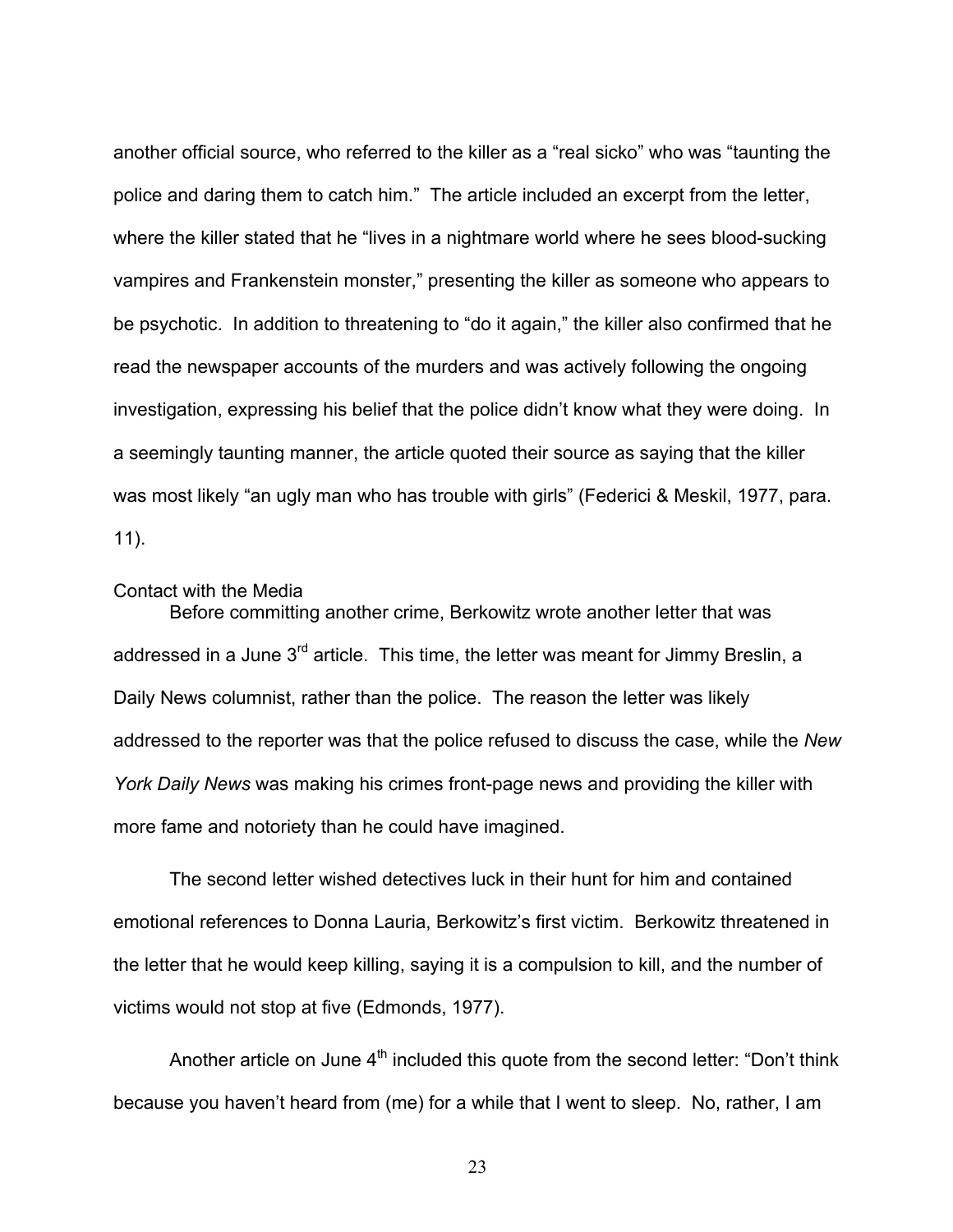still here like a spirit roaming the night. Thirsty, hungry, seldom stopping to rest; anxious to please Sam. I love my work. Now, the void has been filled" (Singleton, 1977, para. 1). Again, the second letter mentioned how the killer followed the news stories and, this time, said that he was a regular reader of Breslin's column. Unlike the first letter, the second one included Berkowitz asking that the news media stop writing about Son of Sam because he did not want the publicity (Singleton, 1977). It may be that the insulting response to his first letter from the April  $19<sup>th</sup>$  source, where the killer was referred to as "an ugly man who has trouble with girls," resulted in Son of Sam's souring on his own publicity (Federici & Meskil, 1977).

On June 5<sup>th</sup>, Breslin responded to Son of Sam's letter in another article, telling Berkowitz to give himself up to the authorities. The majority of the article was dedicated to describing Breslin's visit with Donna Lauria's parents after he received Son of Sam's letter. Included in the article were quotes from his meeting with the parents showing how much they have been affected by their loss. In the letter, Son of Sam had referred to Lauria as a "very sweet girl but Sam's a thirsty lad, and he won't let me stop killing until he gets his fill of blood" (Breslin, 1977, para. 10), which Breslin responds to by saying, "the hope is that the killer realizes that he is controlled by Sam… The only way for the killer to leave this special torment is to give himself up to me, if he trusts me, or to the police, and receive both help and safety" (Breslin, 1977, para. 34). Breslin hoped to appeal to the killer's sense of lack of control to convince Berkowitz that giving himself up would be the best solution to get help and gain control of his life (Breslin, 1977).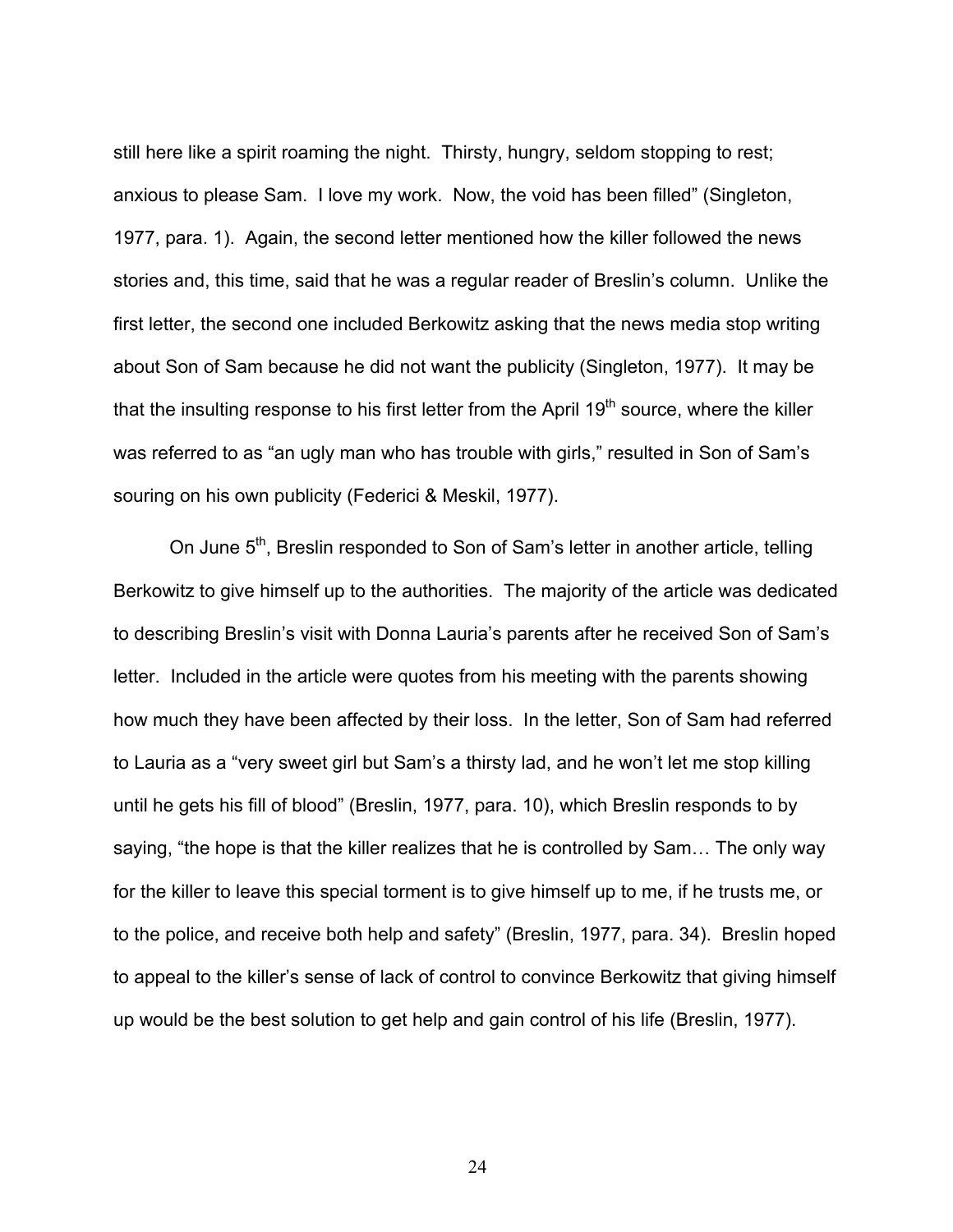## Communications and Identifying Features

A June  $6<sup>th</sup>$  article revealed more details about the second letter, specifically about how Son of Sam signed it at the end. The killer provided a list of names that he could be referred to, which the police spent time trying to identify as an actual person and suspect with no success. The article emphasized that these names provided were most likely a distraction and meant to mislead the police in their investigation (Edmonds, 1977). On June  $26<sup>th</sup>$ , Son of Sam once again attacked, wounding a couple in their car in Queens. Before the attack, Son of Sam had called into the Northern Blvd. Police Station in Bayside, where the attack happened, and said that he was going to "hit Bayside" the next week. As a result, patrols were increased in the area, but it was not possible to prevent the incident (Edmonds & Meskil, 1977). After the June 26<sup>th</sup> attack, articles addressing the formation of a special task force (Federici, Cosgrove, & Meskil, 1977), a possible Jekyll and Hyde personality of Son of Sam (Federici & Moritz, 1977), and speculation about Son of Sam's motive being linked to his dad or friend's death were released (Federici & Moritz, 1977).

On July 1st, Pete Hamill, a journalist for the *New York Daily News*, appealed directly to Son of Sam in an article. The article contained many logical reasons supporting why Son of Sam should turn himself in, but it is questionable whether one can reason with a serial killer who is suspected of having a psychotic disorder. Hamill tells Son of Sam, "You cannot kill everyone in this city, you cannot kill every young woman with long, dark hair" (Hamill, 1977, para. 2). Later, on July 28<sup>th</sup>, Breslin published another article, as it had been precisely a year since Son of Sam began killing. The article included an interview Breslin did with the police, where the inspector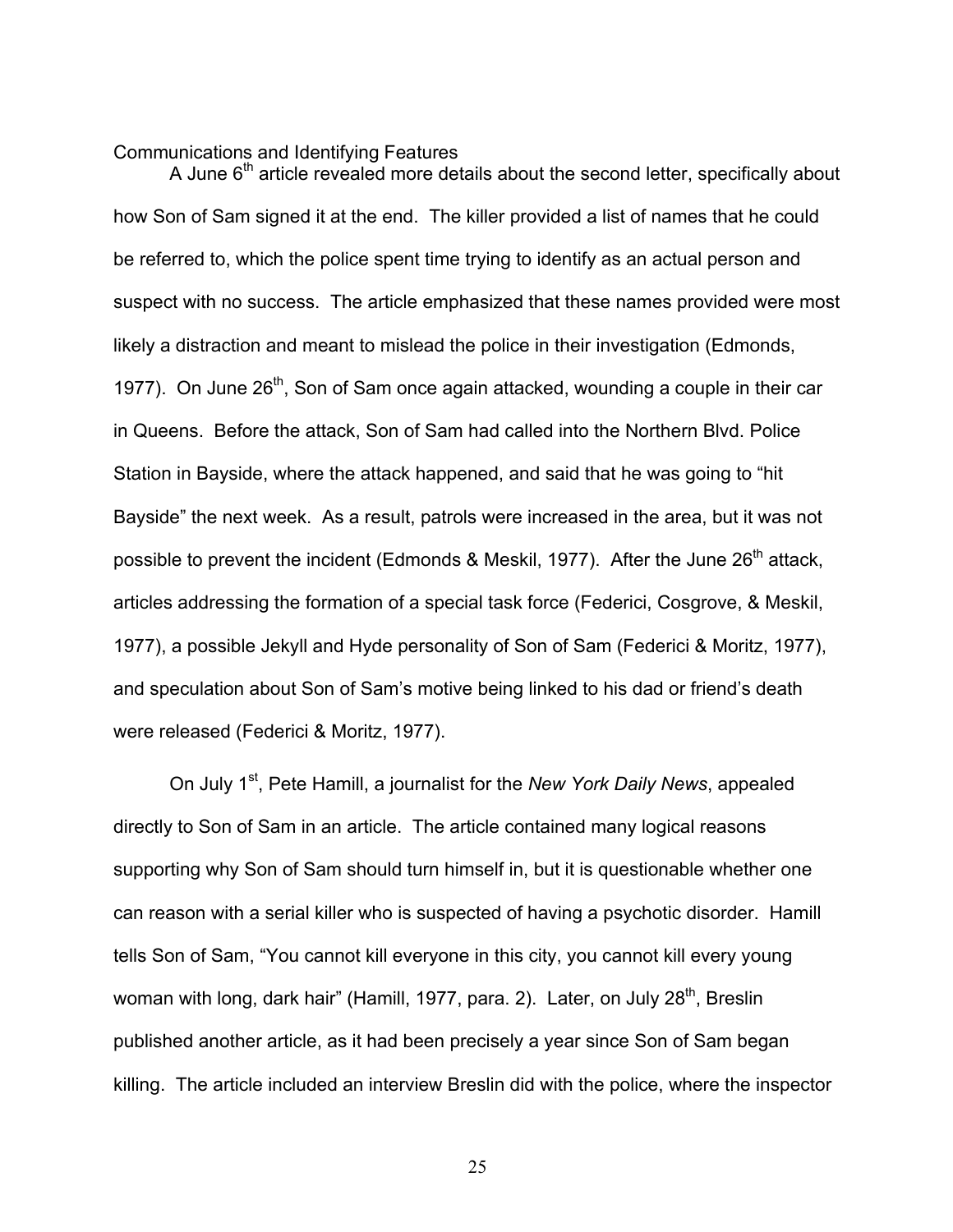claimed Son of Sam could not take the pressure of being in a club full of young girls, in relation to Son of Sam's June  $26<sup>th</sup>$  attack outside of a club. "He'd fall apart... You know he was waiting outside. That's his spot. Alone in the dark," the inspector said, further on describing Son of Sam as "alone and mean" (Breslin, 1977, paras. 4-6). Also in the article, Breslin recognizes how writing about Son of Sam gives Son of Sam the power he wants, saying, "He who would be God with the lives of young women can also use his great power to direct the newspapers to write what he wants and when he wants it" (Breslin, 1977, para. 18). Breslin says this because Son of Sam had sent him the letter about Lauria, which led Breslin to further write about Lauria, which was what Son of Sam had intended to happen (Breslin, 1977). On July 31<sup>st</sup>, 1977, Son of Sam took his last life. However, in this murder, his victim had blonde instead of dark or brown hair (Raine, 1977). While potentially unrelated to Hamill's article, the murder of a blonde woman could have been Son of Sam's response to the article stating that he could not kill every woman with "long, dark hair" (Hamill, 1977).

# The Capture and Arrest of David Berkowitz

On August 11th, a *New York Daily News* article reported the arrest of David Berkowitz, the Son of Sam, on August 10<sup>th</sup>, 1977. Berkowitz was a 24-year-old mailman with a psychiatric record. The police were able to find him because of a parking ticket he received for illegally parking near his last crime scene. Around the same time, a woman had contacted the police with a detailed description of what the suspect looked like, as she had seen him soon after he claimed his last set of victims. Once the police tracked Berkowitz's car back to his home address, they searched the car and found the 44-caliber Bulldog revolver that was used to commit the crimes and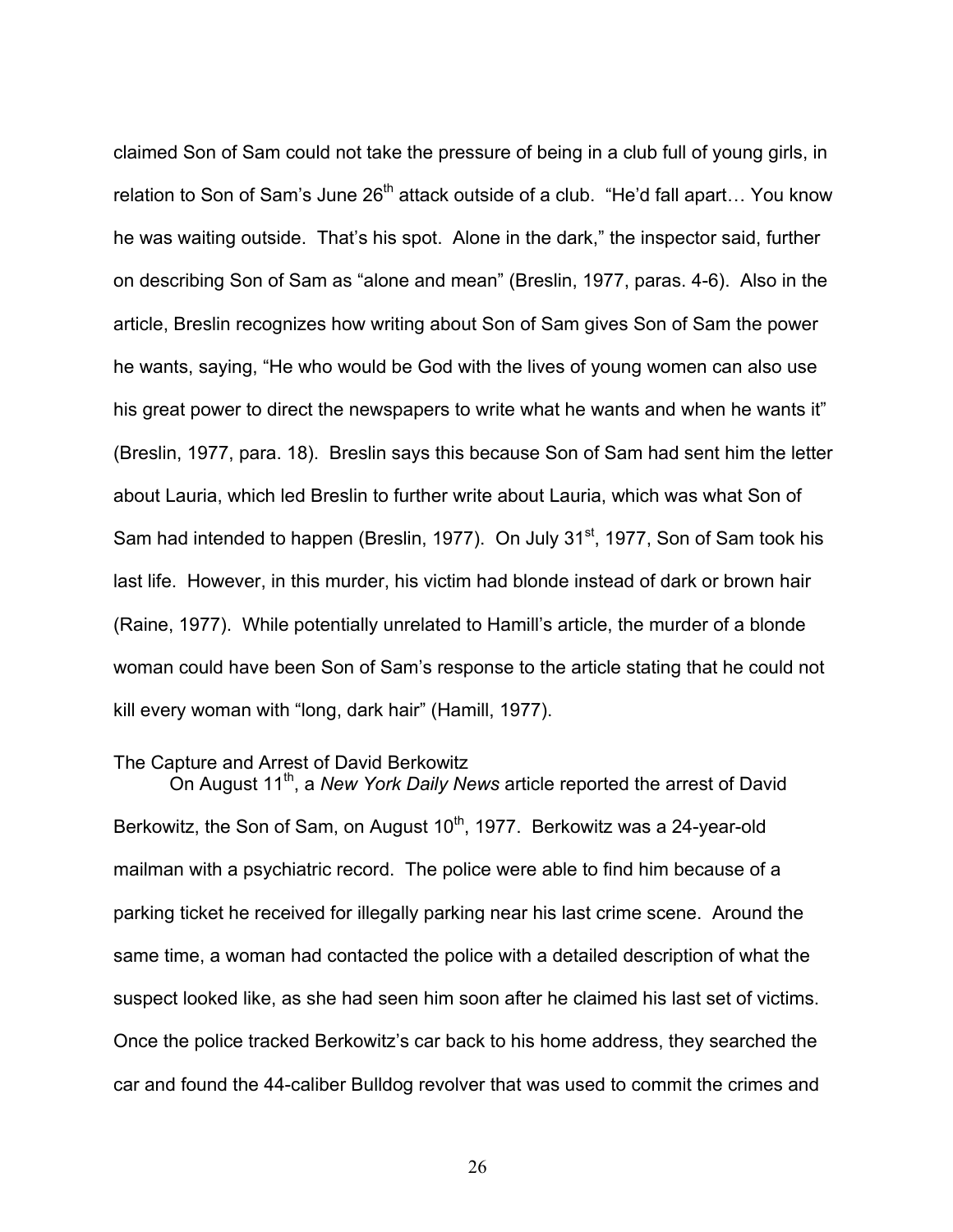writing that resembled the writing on his letters to the police and the media (Moritz, Oreskes, Davila, & Doyle, 1977). After the arrest, on August  $12<sup>th</sup>$ , an article was written about how the *New York Daily News* and the police had been cooperating from the beginning. Prints had been found on the two letters, which the press had agreed to withhold from the public to prevent Son of Sam from communicating with them further. The prints were then used to rule out other potential suspects. In addition, the police told the newspaper to print the letter sent to Breslin in an attempt to encourage communication between Son of Sam and the press, and a police psychologist reviewed Breslin's response (Oliver, 1977).

# D.C. Snipers

Like Rader and Berkowitz, the D.C. Snipers communicated with the media. However, while Rader and Berkowitz left behind detailed letters, the D.C. Snipers had a different method of communication that was more focused and concise. In 2002, John Allen Muhammad and his 17-year-old protégé, John Lee Malvo, murdered ten people in the Washington, D.C. area. Using a single hunting rifle, they shot their victims from the trunk of an old car (Miller, 2014). John Allen Muhammad's killing spree, however, did not begin with the killing of strangers. Eight months before the killings in D.C., John Allen Muhammad came to the door of Keenya Cook's house in Tacoma, Washington, and shot her in the face with a .45 caliber handgun when she answered the door. Keenya Cook's aunt, who had sided with John Allen Muhammad's wife during divorce proceedings, was the intended target. After Cook's murder, John Allen Muhammad fled Tacoma, Washington, with John Lee Malvo. On their way to Washington, D.C., they killed in Alabama and Louisiana before arriving in D.C. in October, 2002 (Hickey, 2018).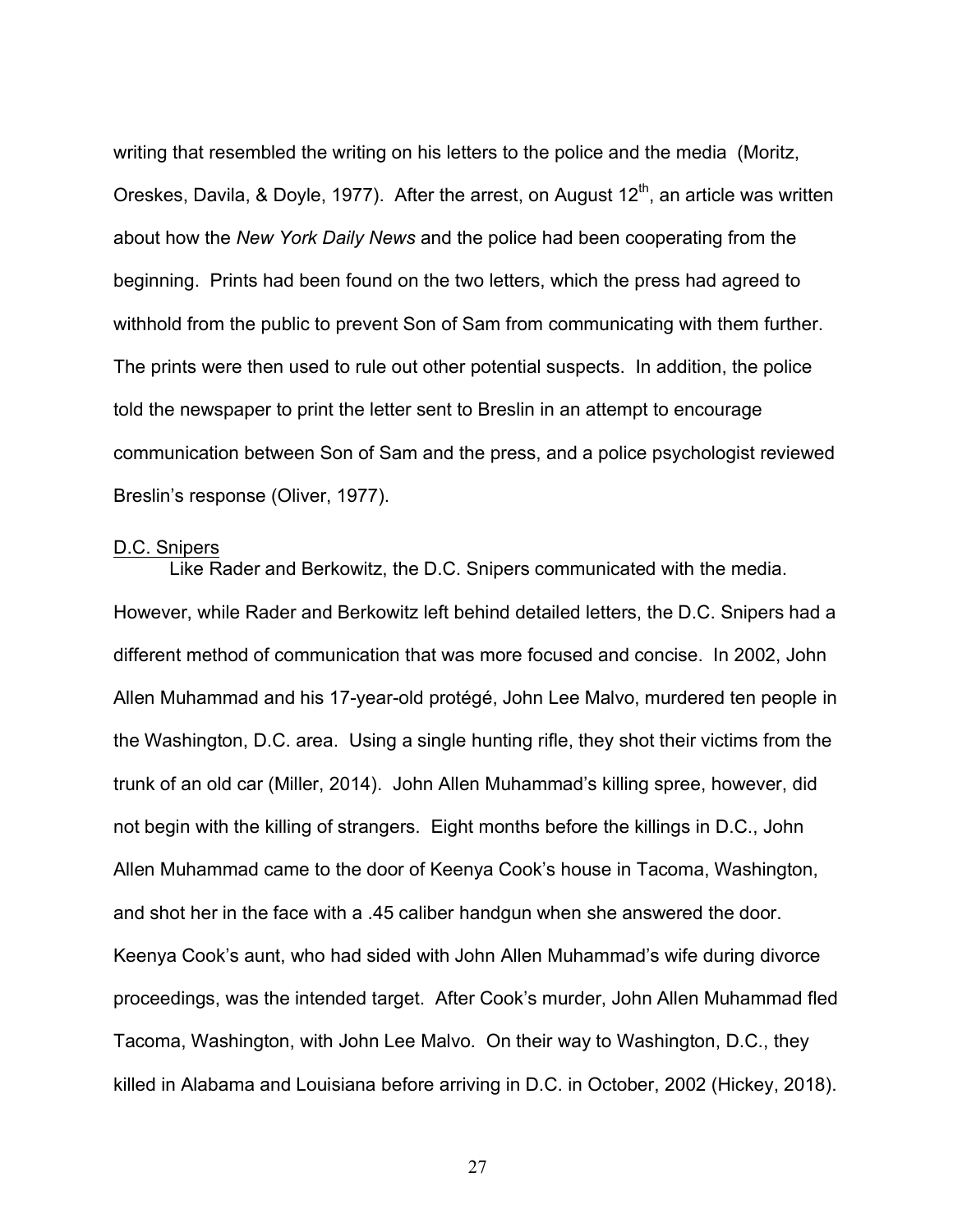While they narrowly missed a shopper on October  $2<sup>nd</sup>$ , there were no more misses after. They shot at strangers in public areas, while people were getting gas, shopping, and mowing the lawn. Because of the unpredictability of the attacks, schools were placed on lockdown, and people avoided going outside (Hickey, 2018).

### Impact of the Media

In an attempt by the Montgomery County Executive Douglas Duncan and Chief Charles Moose of the Montgomery Police to reduce the public's fear after the first five killings had all taken place within a two-mile radius inside of Montgomery County, Maryland over a mere 16 hours, public schools were declared safe havens (Turvey & McGrath, 2009). Also, the media reported that all the victims had been adults and that children did not appear to be the target. The next day, however, a 13-year-old boy being dropped off at school was shot and killed. Left behind at the crime scene was a tarot card with the message "Dear Policeman, I am God" written on it, appearing as a response to the previous day's claims, the shooter's way of telling law enforcement that he heard the media's report and had the power to kill anyone, even children.

On October  $19<sup>th</sup>$ , a note was found at the scene where a man was shot and critically injured. The note stated again that the sniper was God, and it blamed five of the deaths on police incompetence, especially with regard to their failure to respond to the sniper's phone calls. Also included was a bank account number, credit card data, and a pin number so the authorities could deposit a sum of ten million dollars in order to stop the killings. The note said, "Your children are not safe anywhere at any time," as if to clarify that the previous attack on the 13-year-old boy was in direct response to the police and media's message to the public that children were safe (Hickey, 2018).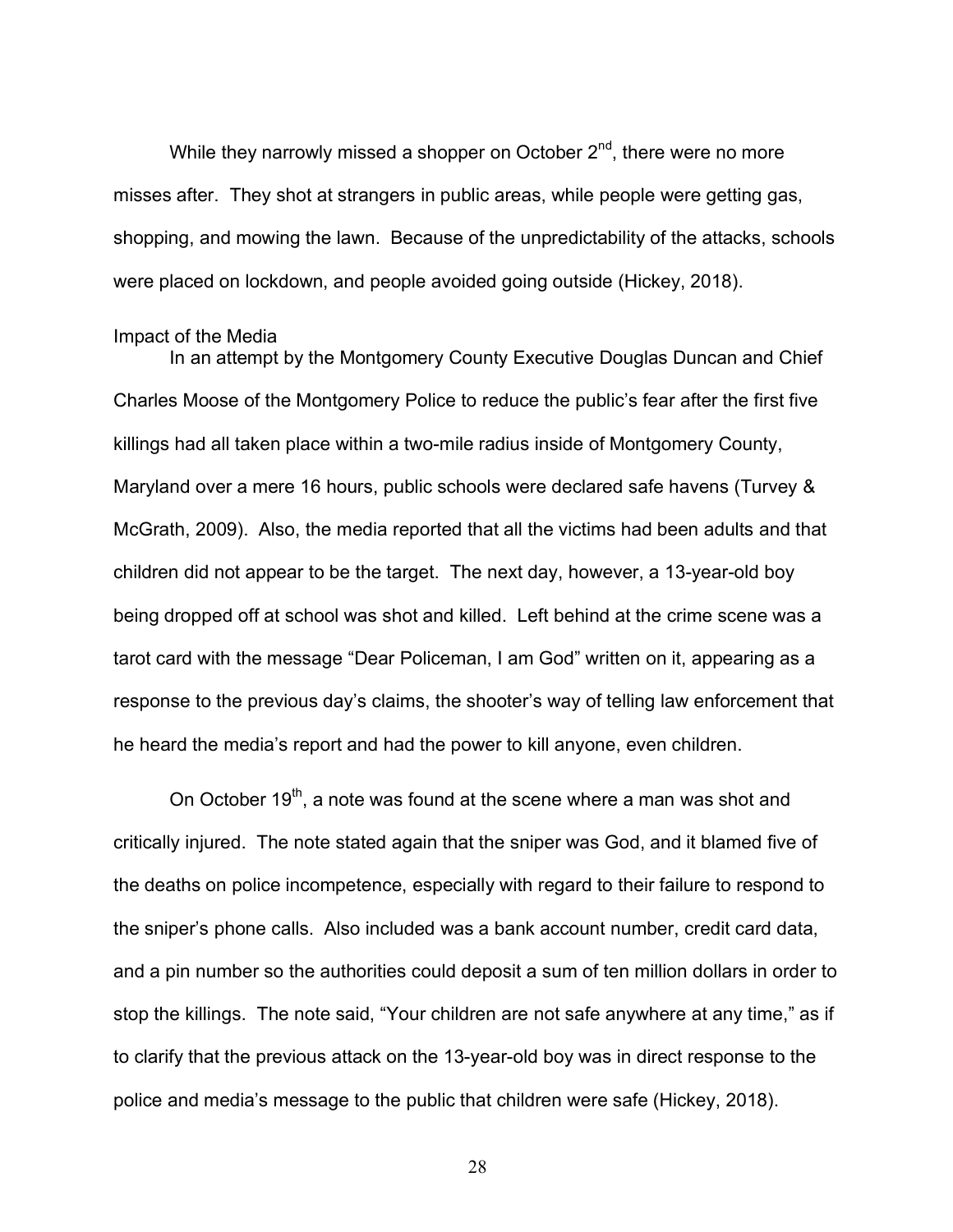John Allen Muhammad and John Lee Malvo took their last victim on October  $22^{nd}$ . By then, they were linked to the Alabama killings, and Washington state police found ballistic evidence linking John Allen Muhammad to their crimes there. The Montgomery County Police Chief released a notice that they were wanted for questioning for the Beltway killings. Additionally they released information that the killers would likely be driving a blue Chevrolet Caprice with a New Jersey license plate. On October 24<sup>th</sup>, the two were found sleeping in the car and were arrested. In total, they had killed 13 people and wounded 3 (Hickey, 2018).

After the arrest, an article was released on the  $26<sup>th</sup>$ , detailing the contents of the letter left behind by the snipers (Dakss, 2002). The four-page letter was shared with the press by a federal law enforcement source. The article stated that the goal of the letter was to make contact with the police, as it provided a number for a phone booth and told the authorities to wait for a call if they wanted to avoid more deaths (Dakss, 2002).

# Misleading Elements of the Investigation

Throughout the D.C. Sniper investigation, there were two major misleading aspects that kept the police looking elsewhere for suspects. Despite the later discovery that John Allen Muhammad and John Lee Malvo were driving in a blue Chevrolet Caprice, there were multiple reports of a white Chevy Astro Van leaving the crime scenes. This was an important detail that misled the investigators (Hickey, 2018).

In addition to the car, the suspected profile of the sniper was flawed. The investigators didn't expect there to be two snipers. They also did not suspect that the snipers would be African American and one would be only 17 years old (Hickey, 2018).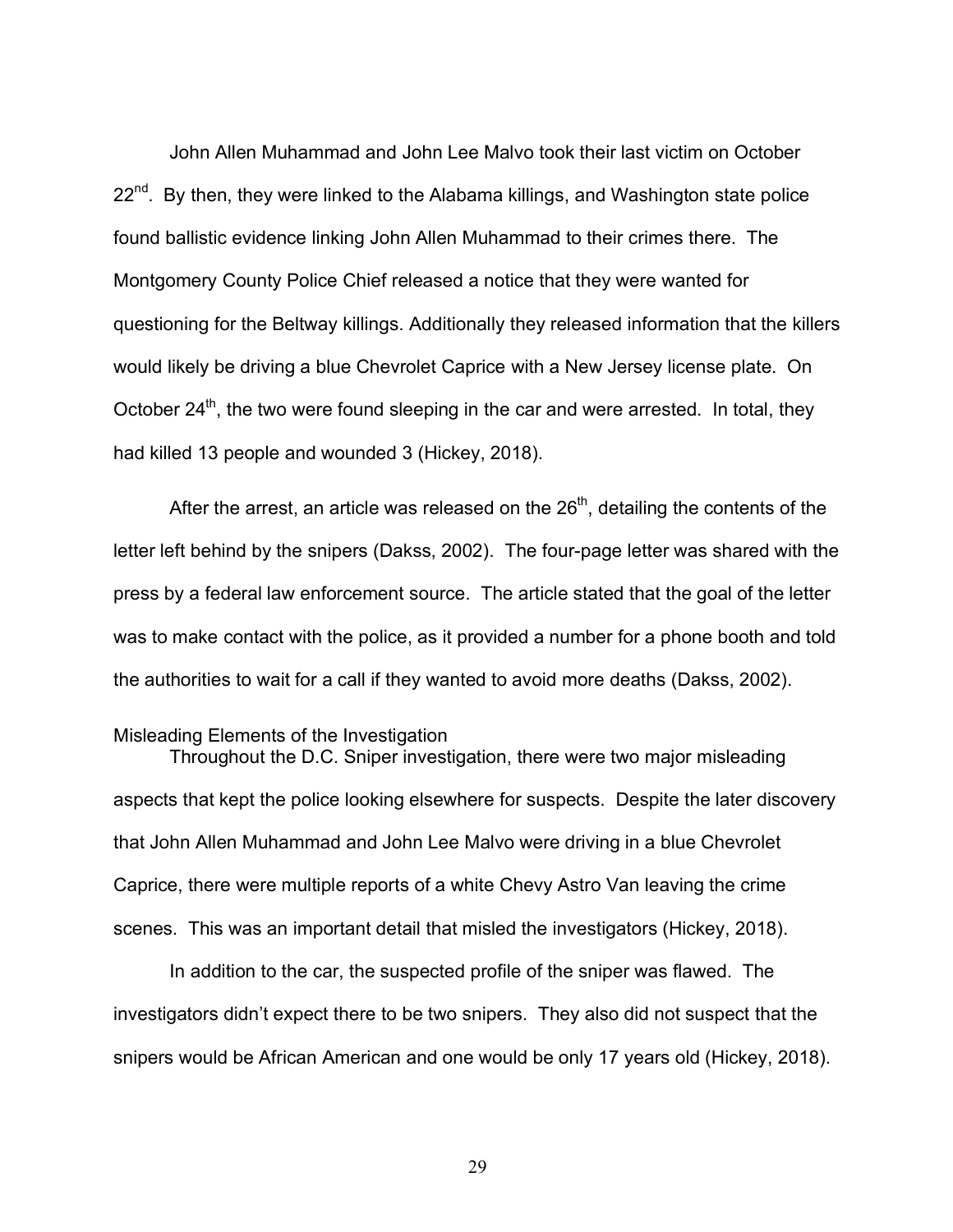# IMPLICATIONS

The purpose of this study was to determine if news media has any effect on a serial killer's behavior prior to apprehension. The disagreement between retired FBI agents Roy Hazelwood and Robert Ressler, concerning whether it is usual for serial killers to desire communication and recognition from the police and media, is addressed by the case studies of the BTK Killer, Son of Sam, the D.C. Snipers, and many others. From these cases, it is apparent that it is not unusual for serial killers to not only follow media coverage of their crimes and the police investigation, but also to communicate with the police and media and react to news reports in potentially dangerous ways.

In total, Dennis Rader, the BTK Killer, sent 19 messages to the police and media, of which 10 of them were sent within the year of his arrest (Nicolaou, 2019). The increase in the frequency of these messages within that last year parallels the increased frequency of murders that usually occur as a serial killer progresses through the stages of the cycle, and the compulsive and violent nature of the offender's fantasies begin to dominate their lives (Holmes & Holmes, 2008). Because of this parallel, at least for Dennis Rader, it would seem that the media attention gained from his crimes provided similar intrinsic motivators for him as the killing itself. In addition, it was evident that Rader was also motivated to send in messages to the media and police to gain national attention as evidenced by this words: "How many do I have to kill before I get a name in the paper or some national recognition" (Nicolaou, 2019).

Despite claiming he did not want the publicity, Son of Sam sent two letters, one addressed to a police captain and the other to a *New York Daily News* columnist, where he admitted to following the media coverage and police investigation. When a *New*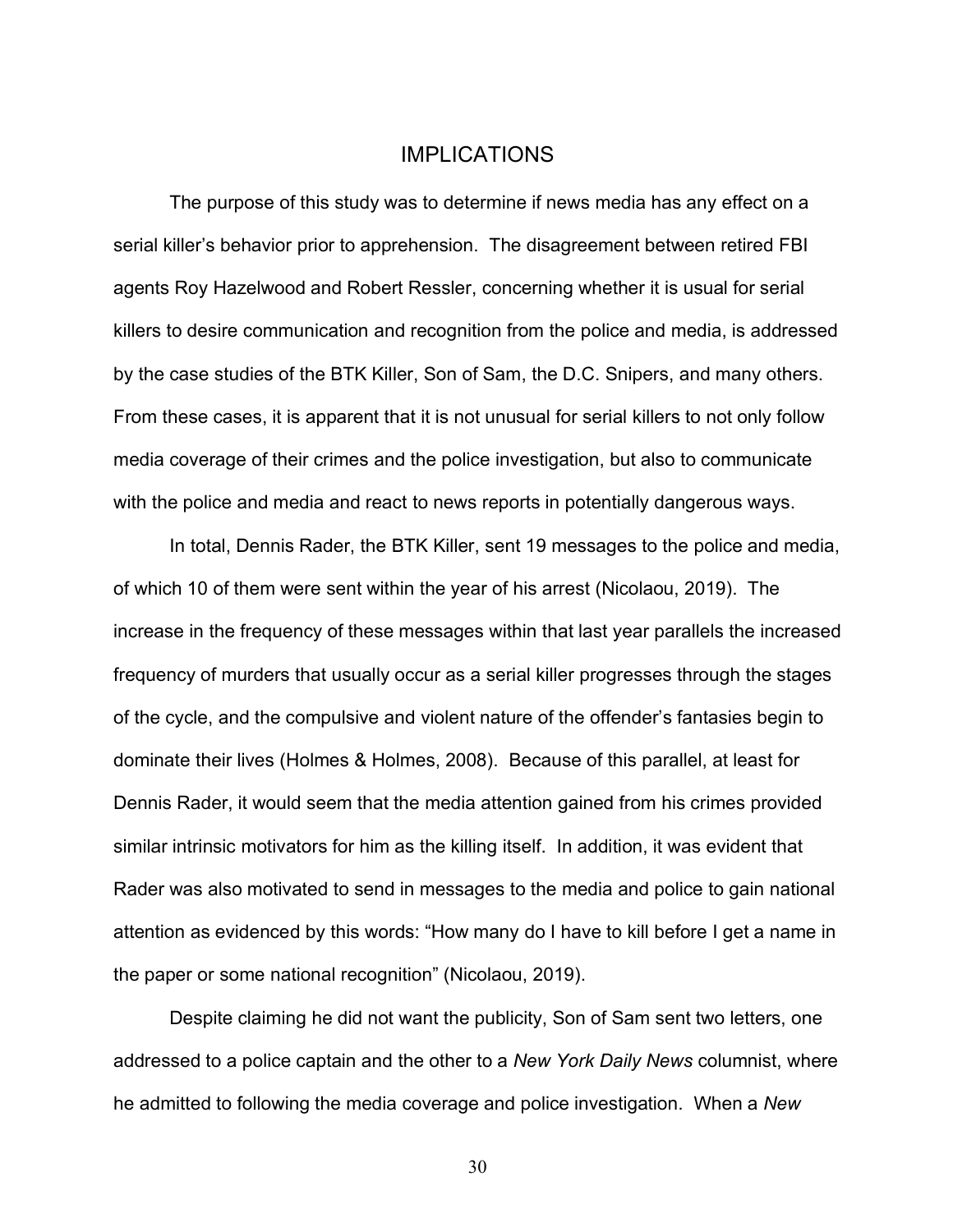*York Daily News* article revealed the contents of his first letter, along with the information that the police had refused to divulge, Berkowitz addressed his next letter to the *New York Daily News* columnist rather than the police. This seems to indicate that Berkowitz wanted his letter exposed and the media attention on himself and the crimes he initiated. After Pete Hamill wrote an article about Son of Sam, where he told Son of Sam, "You cannot kill everyone in this city, you cannot kill every young woman with long, dark hair," Berkowitz killed a young woman with blonde hair (Hamill, 1977, para. 2). As this diverted from Berkowitz's usual target victim, it appears to have been a response to the article or statement that he didn't like.

Like Son of Sam, the D.C. Snipers did more than just follow their media coverage. As a response to the police assuring the public that public schools would be safe havens and the media reporting that children were not the apparent target, the D.C. Snipers shot a 13-year-old boy the following day (Turvey & McGrath, 2009). Later, they left a note behind, declaring, "Your children are not safe anywhere at any time" (Hickey, 2018).

As the BTK Killer, Son of Sam, and the D.C. Snipers all followed the media coverage of their crimes and the police investigation and had some level of communication with the police and media, the characterization that serial killers follow the news and police investigation is legitimate. Knowledge of this characteristic was used successfully in the BTK Killer case to apprehend Dennis Rader, as the police established a line of communication between themselves and Rader and used the rapport between Rader and Lt. Landwehr to locate and arrest Rader (Hansen, 2006). If the importance of this characteristic of serial killers received more recognition, it could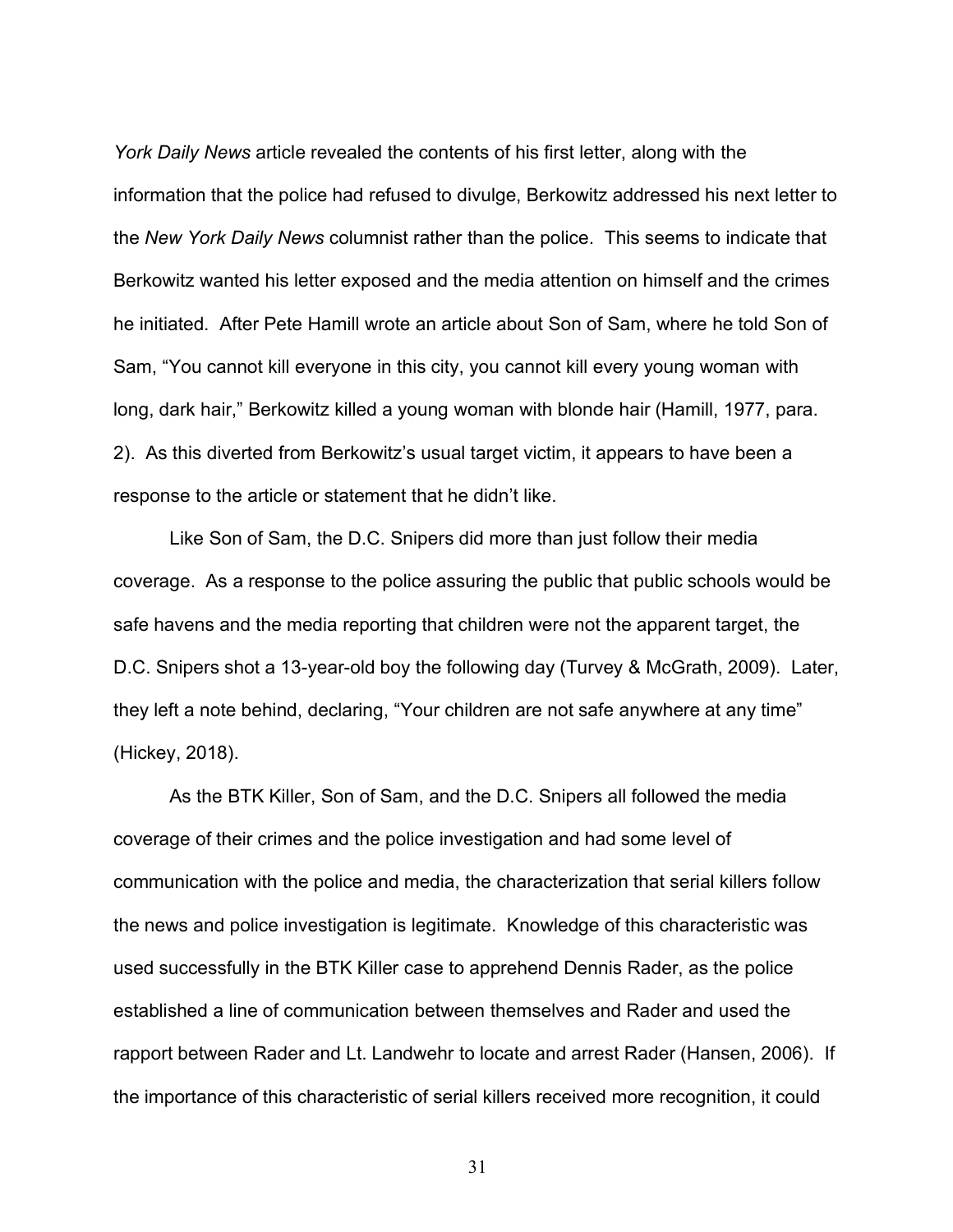be a useful tool in serial killer investigations. Because successfully using the knowledge of serial killers' tendency to follow and communicate with the media would involve some level of collaboration between the media and police, Public Information Officers (PIOs) could potentially play a more significant role in this effort. The PIO role was developed initially to organize information released in order to manage the public audience's perception of the news, and the audience includes those who commit the crimes, as well as the general public (Motschall & Cao, 2002).

While working with the media could aid in the apprehension of serial killers, it is also essential to control what the media releases about potential suspects to prevent triggering a dangerous reaction, as evidenced by the targeting of the 13-year-old boy by the D.C. Snipers and the blonde, young woman by Berkowitz. Although the three cases discussed were unique because of the two-way communication between the offenders and the police and media, such a connection is not necessary to utilize the media in serial killer investigations. Even though many serial killers do not communicate directly with the police, they do follow the media stories, even if it is just for the purpose of knowing if the police have identified any suspects and are hot on the killer's tail. Because of this, the police, profilers, and media can utilize media coverage to provoke and entice killers to communicate. A collaborative effort between profilers, police, and the media, with the help of PIOs to aid in controlling the information released to the public and the serial killer consequently, can prevent dangerous responses to media reports from violent, mentally unstable offenders and serial killers and subsequently aid in apprehension efforts.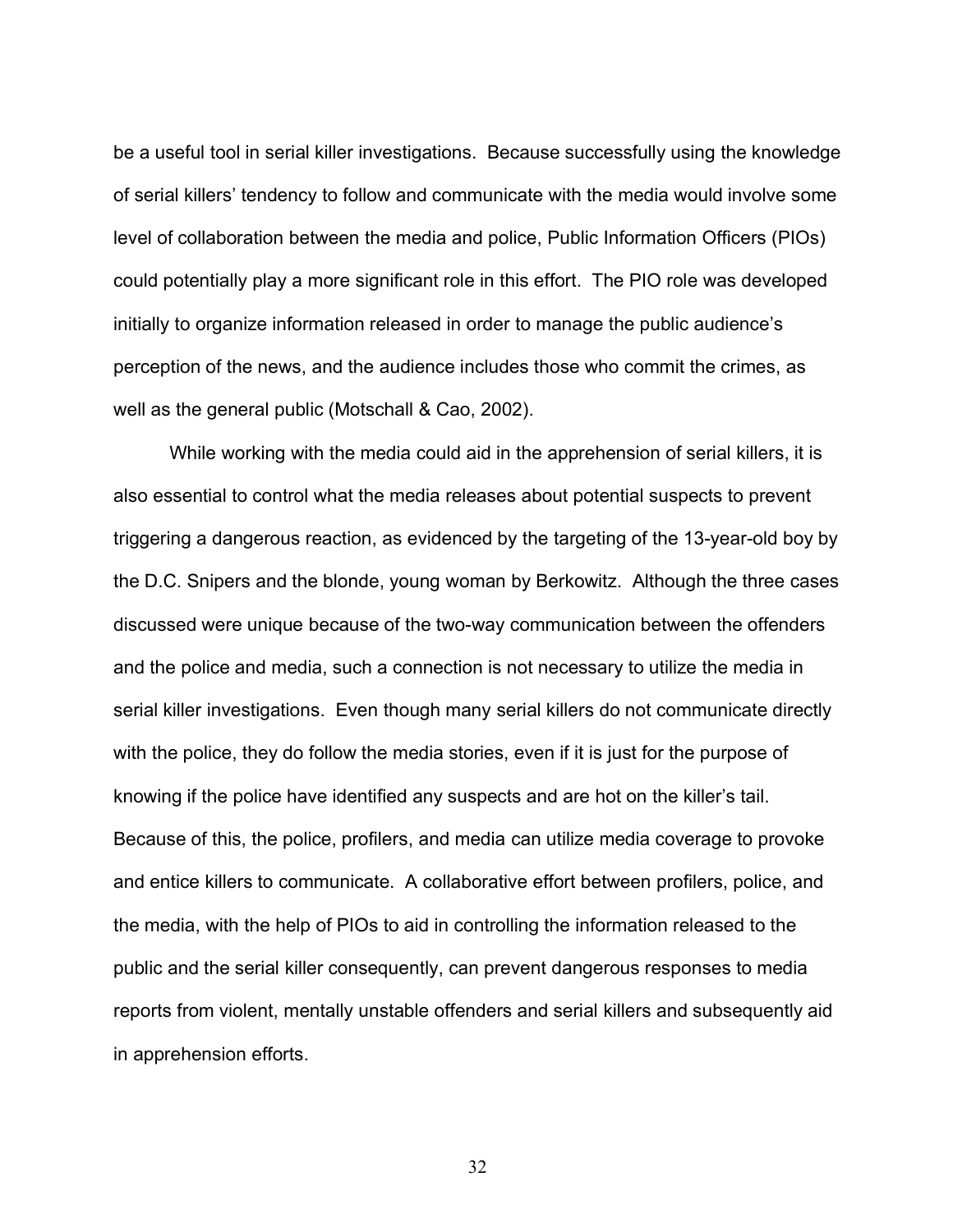# REFERENCES

- Breslin, J. (1977, June 5). *Breslin to Son of Sam: End you torment and give yourself up to me.* New York Daily News. https://www.nydailynews.com/opinion/jimmy-breslinreceives-letter-son-sam-1977-article-1.2212280
- Breslin, J. (1977, July 28). *Jimmy Breslin: One year after his first murder, a deranged killer gloats.* New York Daily News. https://www.nydailynews.com/new-york/ nyc-crime/breslin-year-son-sam-struck-article-1.3354703
- Brookes, M., Wilson, D., Yardley, E., Rahman, M., & Rowe S. (2015). Faceless: Highprofile murders and public recognition. *Crime, Media, Culture, 11*(1), 61-76. https://doi.org/ 10.1177/1741659014567969
- Dakss, B. (2002, October 26). *Sniper note: 'Call me God.'* CBS News. https://www.cbsnews.com/news/sniper-note-call-me-god/
- Davila A. & Liff M. (1977, April 18). *Son of Sam shoots and kills couple in parked car in the Bronx.* New York Daily News. https://www.nydailynews.com/new-york/nyccrime/son-sam-killer-murders-couple-bronx-1977-article-1.3065668
- Duddy, J. (1976, July 30). *Son of Sam fires four shots into double-parked car in the Bronx killing one.* New York Daily News. https://www.nydailynews.com/new-york/nyccrime/son-sam-fired-shots-chatting-friends-bronx-article-1.3351505
- Edmonds, R. (1977, June 3). *'Son of Sam' says he can't stop killing in letter to Daily News columnist Jimmy Breslin.* New York Daily News. https:// www.nydailynews.com/news/crime/son-sam-stop-killing-article-1.3215895
- Edmonds, R. (1977, June 6). *Cops say that the Son of Sam is 'taunting us.'* New York Daily News. https://www.nydailynews.com/news/crime/cops-son-sam-taunting-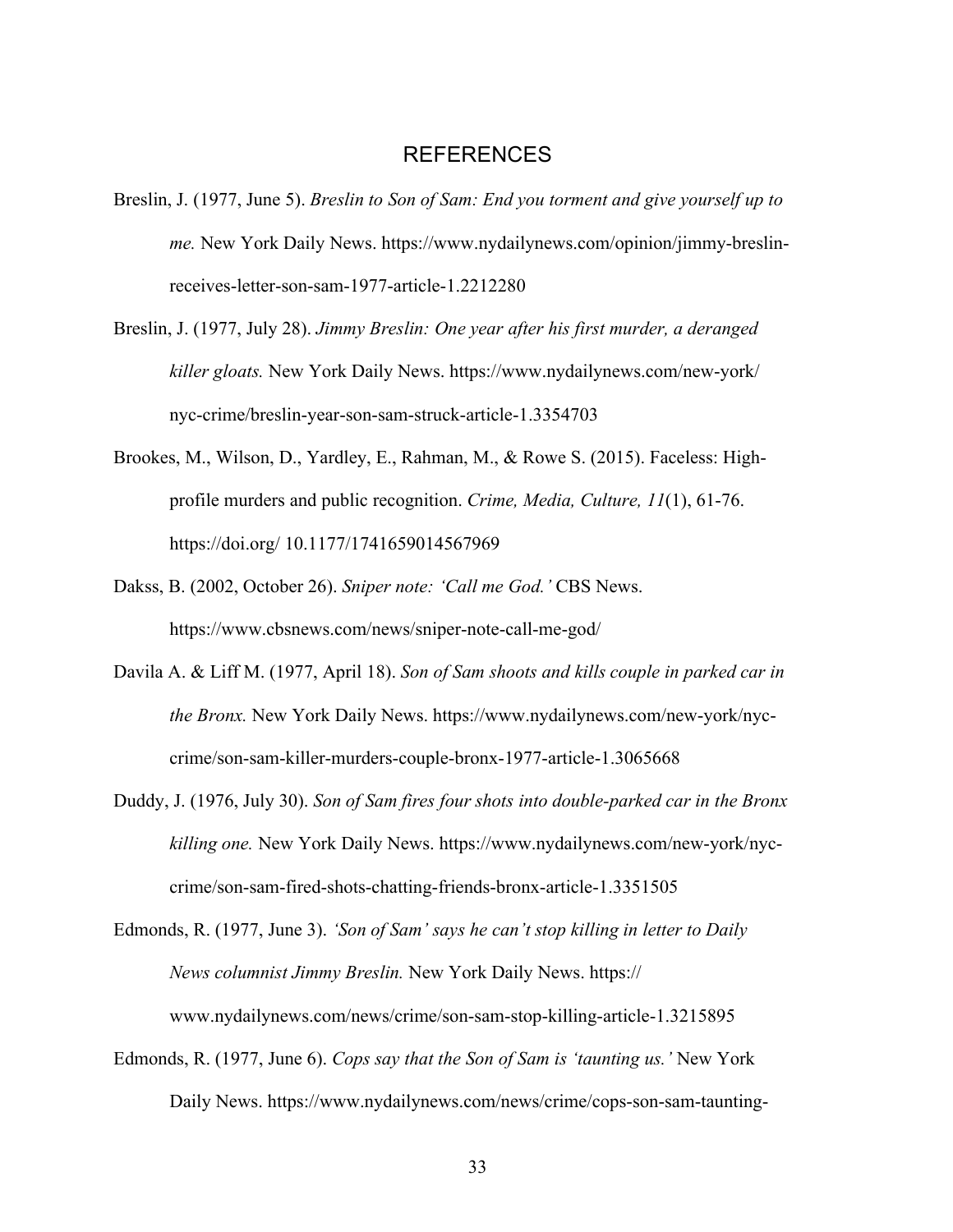article-1.3216045

- Edmonds, R. & Meskil, P. (1977, June 27). *Son of Sam wounds couple near Queens discotheque.* New York Daily News. https://www.nydailynews.com/news/crime/ son-sam-wounds-couple-discotheque-1977-article-1.3269125
- Egger, S. A. (1998). *The killers among us : An examination of serial murder and its investigation*. Upper Saddle River, NJ: Prentice Hall.
- Federici, W. & Meskil P. (1977, April 19). *Son of Sam leaves note in victims' car taunting, 'I'll do it again.'* New York Daily News. https://www.nydailynews.com/ new-york/nyc-crime/son-sam-killer-note-taunts-article-1.3069647
- Federici, W., Cosgrove, V., & Meskil, P. (1977, June 29). *Cops mobilize special task force to spring a trap on Son of Sam.* New York Daily News. https:// www.nydailynews.com/new-york/nyc-crime/cops-spring-trap-son-samarticle-1.3284972
- Federici, W. & Moritz O. (1977, June 30). *Cops say Son of Sam may have a Jekyll and Hyde personality.* New York Daily News. https://www.nydailynews.com/newyork/nyc-crime/cops-son-sam-killer-jekyll-hyde-persona-article-1.3288601
- Federici, W. & Moritz O. (1977, July 1). *Son of Sam's motive believed to be tied to dad or `close friend's death.* New York Daily News. https://www.nydailynews.com/newyork/nyc-crime/dad-close-friend-death-son-sam-motive-article-1.3291600
- Hamill, P. (1977, July 1). *Pete Hamill: Son of Sam, let us tame that monster in you.* New York Daily News. https://www.nydailynews.com/new-york/nyc-crime/hamill-sonsam-tame-monster-article-1.3372127

Hansen, M. (2006, May 1). *How the cops caught BTK: Playing to a serial killer's ego*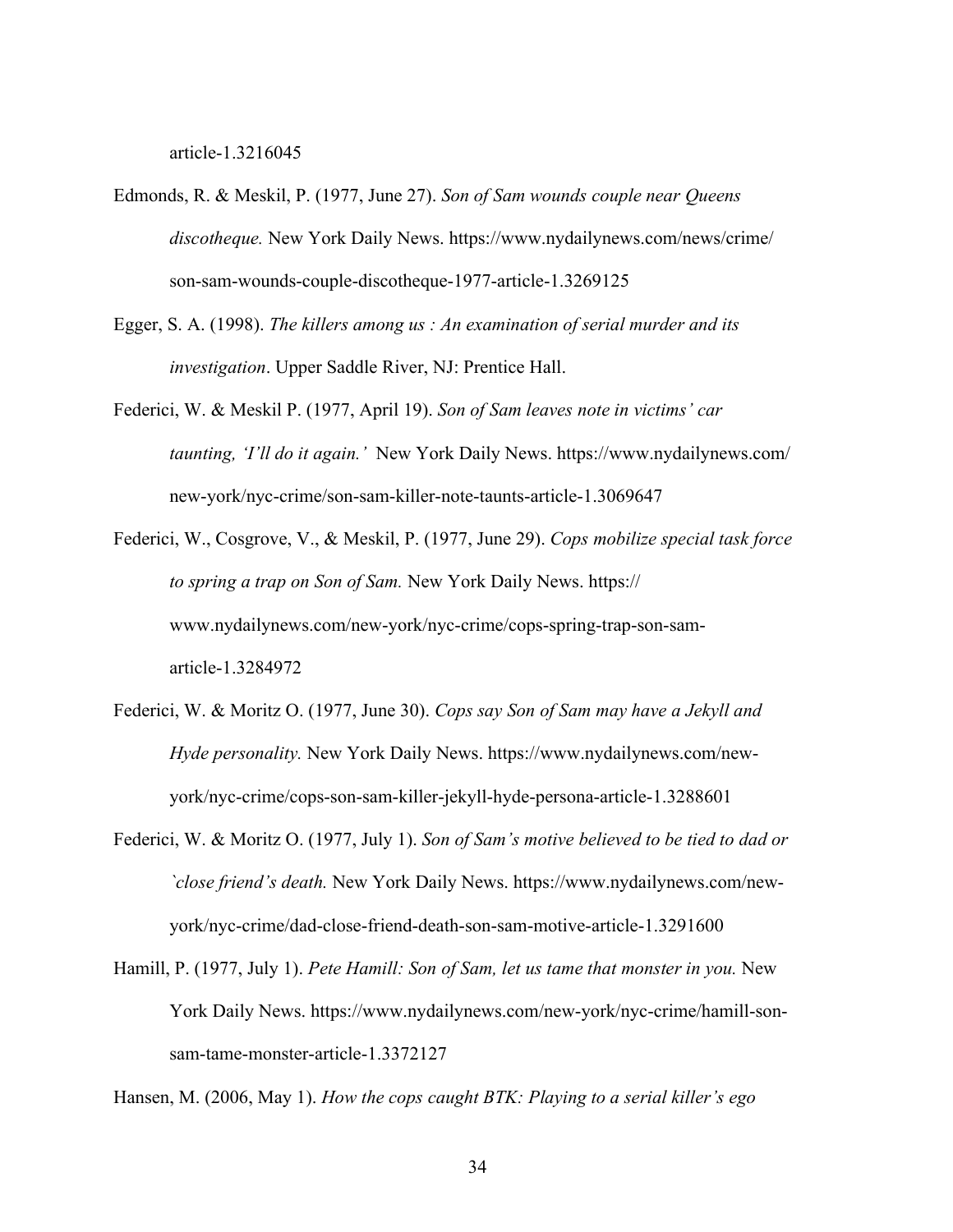*helped crack the case.* ABA Journal.

https://www.abajournal.com/magazine/article/how\_the\_cops\_caught\_btk

- Henkel, C. (2005, February 27). *Killer's letter still haunting 30 years later.* The Seattle Times. https://www.seattletimes.com/nation-world/killers-letter-still-haunting-30 years-later/
- Hickey, E. W. (2018). Cultural development of monsters, demons, and evil. *Serial murderers and their victims* (7th ed., pp. 47-67). Boston, MA: Cengage Learning.
- Hickey, E. W. (2018). Responding to serial murderers. *Serial murderers and their victims* (7th ed., pp. 436-439). Boston, MA: Cengage Learning.
- Holmes, R. M. & Holmes, S. T. (2008). Profiling serial murderers. *Profiling Violent Crimes: An Investigative Tool* (4th ed., pp.116-145). SAGE Publications.
- Krafft-Ebing, R. V., Chaddock, C. G., & Adam Matthew Digital (Firm). (1892). *Psychopathia sexualis with especial reference to contrary sexual instinct : A medico-legal study* (pp. xiv, 436, 432 p.). Retrieved from http://www.gender.amdigital.co.uk/contents/documentdetail.aspx?sectionid=58878
- Krishnamurthy, S. (2018, August 23). 7 disturbing details from the letter BTK Killer sent police and media. *Oxygen*. https://www.oxygen.com/snapped/crime-time/ disturbing-details-btk-killer-letters-police-media
- Miller, L. (2014). Serial killers: I. Subtypes, patterns, and motives. *Aggression and Violent Behavior, 19*(1), 1-11. https://doi.org/10.1016/j.avb.2013.11.002
- Moritz, O., Oreskes, M., Davila, A., & Doyle, P. (1977, August 11). *David Berkowitz arrested for Son of Sam killings after biggest manhunt in New York City history.* New York Daily News. https://www.nydailynews.com/new-york/nyc-crime/david-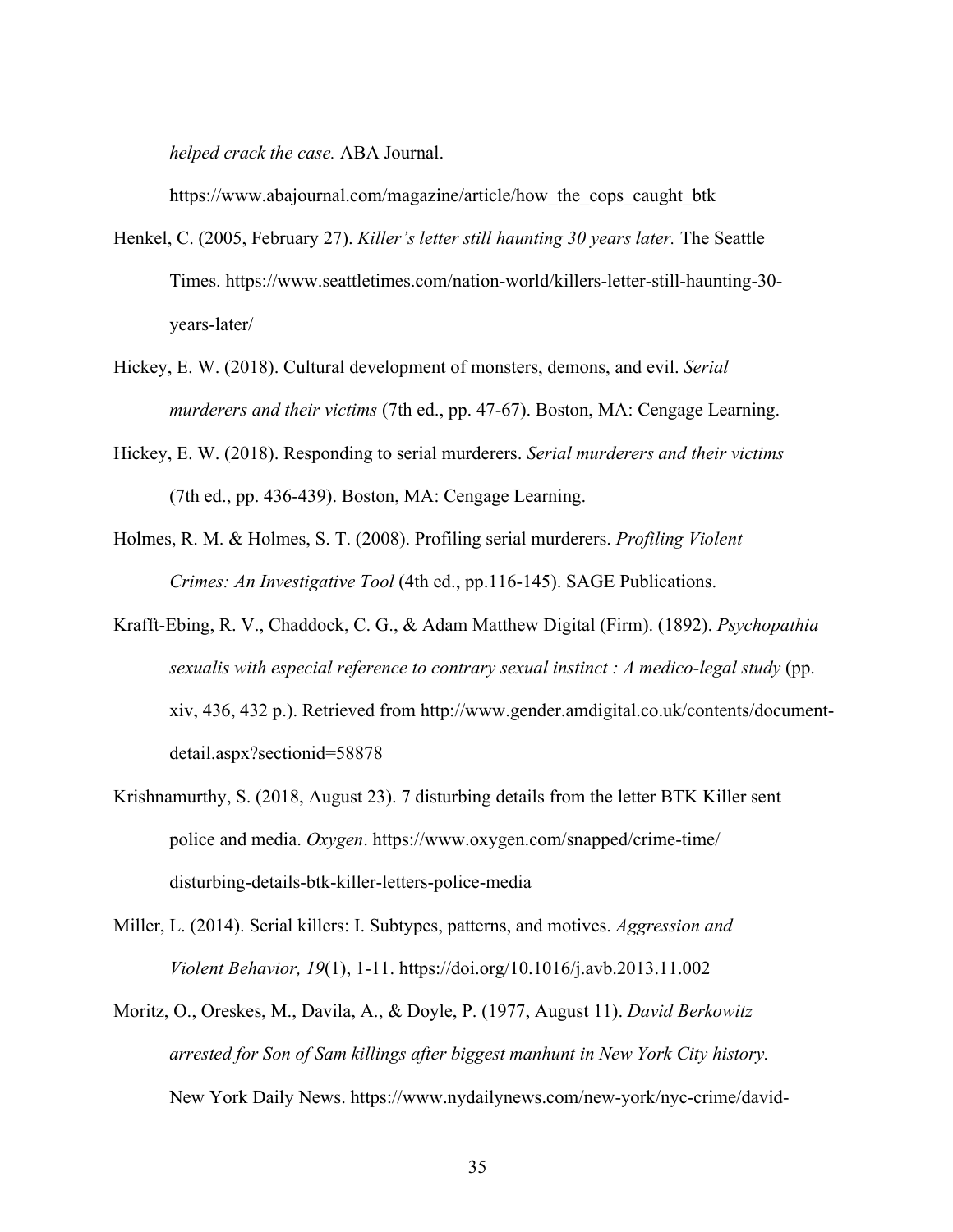berkowitz-son-sam-captured-19-article-1.2315396

- Motschall, M. (1995). *The role and rhetorical strategies of police public information officers in U.S. law enforcement agencies.* Unpublished doctoral dissertation, Wayne State University.
- Motschall, M. & Cao, L. (2002). An analysis of the public relations role of the police public information officer. *Police Quarterly, 5*(2), 152-180. https://doi.org/10.1177/109861102129198084
- New York Daily News. (2017). *The hunt for Son of Sam*. http:// interactive.nydailynews.com/project/archive/son-of-sam/
- Nicolaou, E. (2019, August 16). Read the BTK Killer's shocking letters for yourself. *Refinery29*. https://www.refinery29.com/en-us/2019/08/240763/btk-killer-lettersvictims-mindhunter-season-2
- Oliver, R. (1977, August 12). *Daily News' cooperation with cops helped catch the Son of Sam.* New York Daily News. https://www.nydailynews.com/new-york/nyc-crime/ daily-news-cooperation-cops-helped-catch-son-sam-article-1.3371879
- Phillips, J. R. (1996). *Male serial killers and the criminal profiling process: A literature review.* Masters Theses*.* 1274. https://thekeep.eiu.edu/theses/1274
- Pugh, T. (1976, November 28). *Son of Sam wounds two girls in Floral Park, Queens.* New York Daily News. https://www.nydailynews.com/new-york/nyc-crime/sonsam-wounds-girls-floral-park-article-1.3351580
- Raine, H. (1977, July 31). *Son of Sam shoots couple at a Brooklyn lover's lane.* New York Daily News. https://www.nydailynews.com/new-york/nyc-crime/son-samshot-couple-brooklyn-lover-lane-article-1.3365236